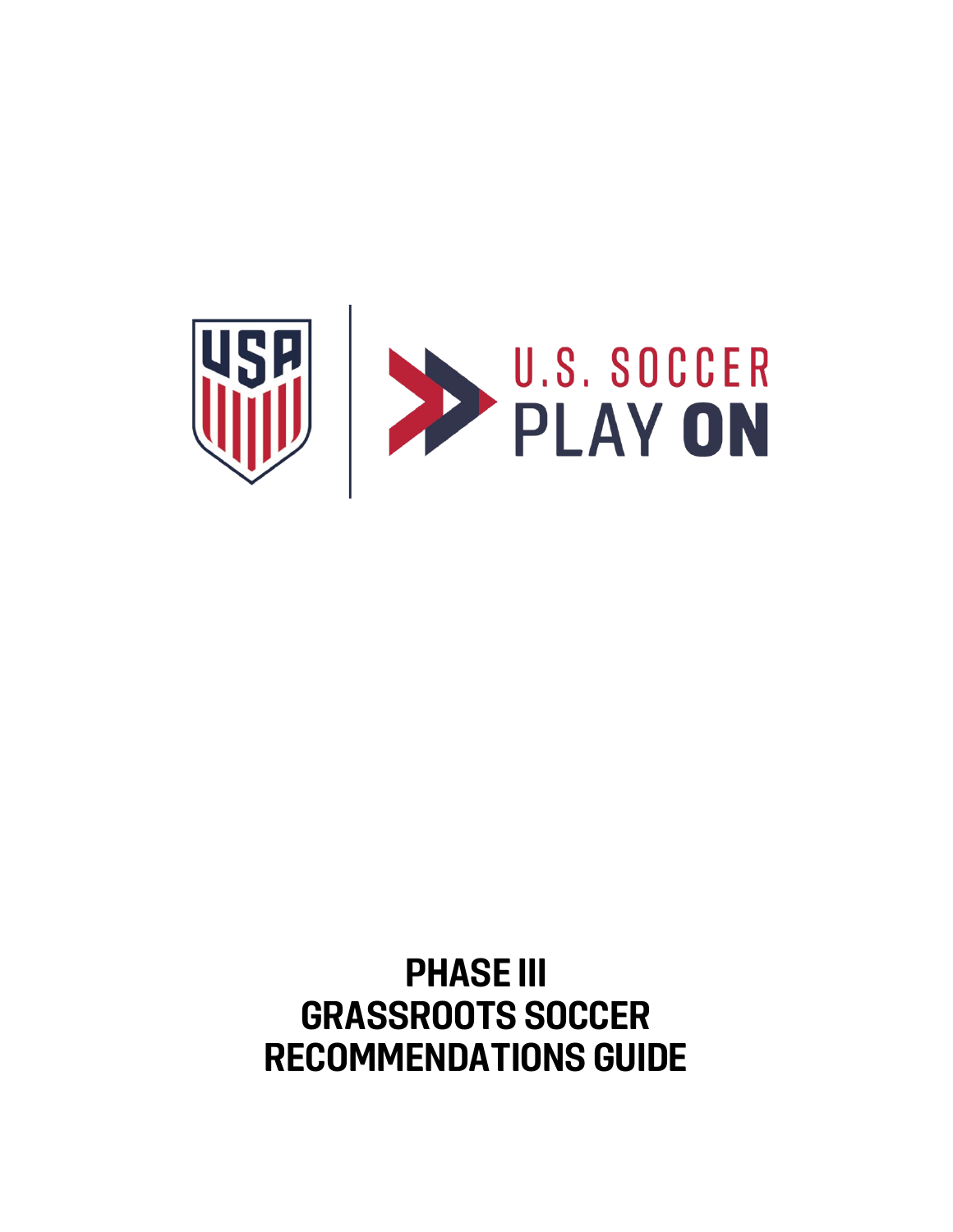

# **U.S. Soccer PLAY ON Phase III Grassroots Soccer Recommendations Guide**

# Table of Contents

- I. Introduction to Phase III: Letter from Dr. George Chiampas, U.S. Soccer Chief Medical Officer
- II. Medical Considerations
	- Medical Clearance To Participate In Trainings Or Matches
	- Daily Medical Considerations To Participate In Trainings Or Matches
	- Additional Health & Safety Protocol for Referees
	- Personal Protective Equipment (PPE, Masks, Face Covers) Recommendations
- III. Preparing For Trainings Or Competitions
	- Considerations for All Trainings & Competitions
	- Contact Tracing: Exposure Tracking & Alerting
	- Getting Ready For Training or Competitions
	- Travel to Trainings Or Competitions
	- Arrival and Check-In Protocols For Trainings & Events
	- Recommendations for Parents and Guardians
- IV. Site Management & Facilities
	- Facility Sanitation & Safety Protocols
	- Access To Water Or Water Fountains
	- Signage
	- Field Layout (Including Benches)
	- Individual Prep Areas For Trainings & Matches
	- Concessions Management
- V. Equipment Management for Trainings & Competitions
	- Shared Equipment
	- Individual Equipment
- VI. Competitions Considerations
	- Participating in Competitions & Tournaments
	- Warm-Ups
	- Referee Considerations
	- Pre-Game Activities
	- Game Time
	- Hydration / Cool-Down / Sanitation Breaks
	- Halftime
	- Considerations In The Case Of Injuries
	- Post-Game
	- Inclement Weather
- VII. Training Considerations Updates for Phase III
	- Training Sessions Considerations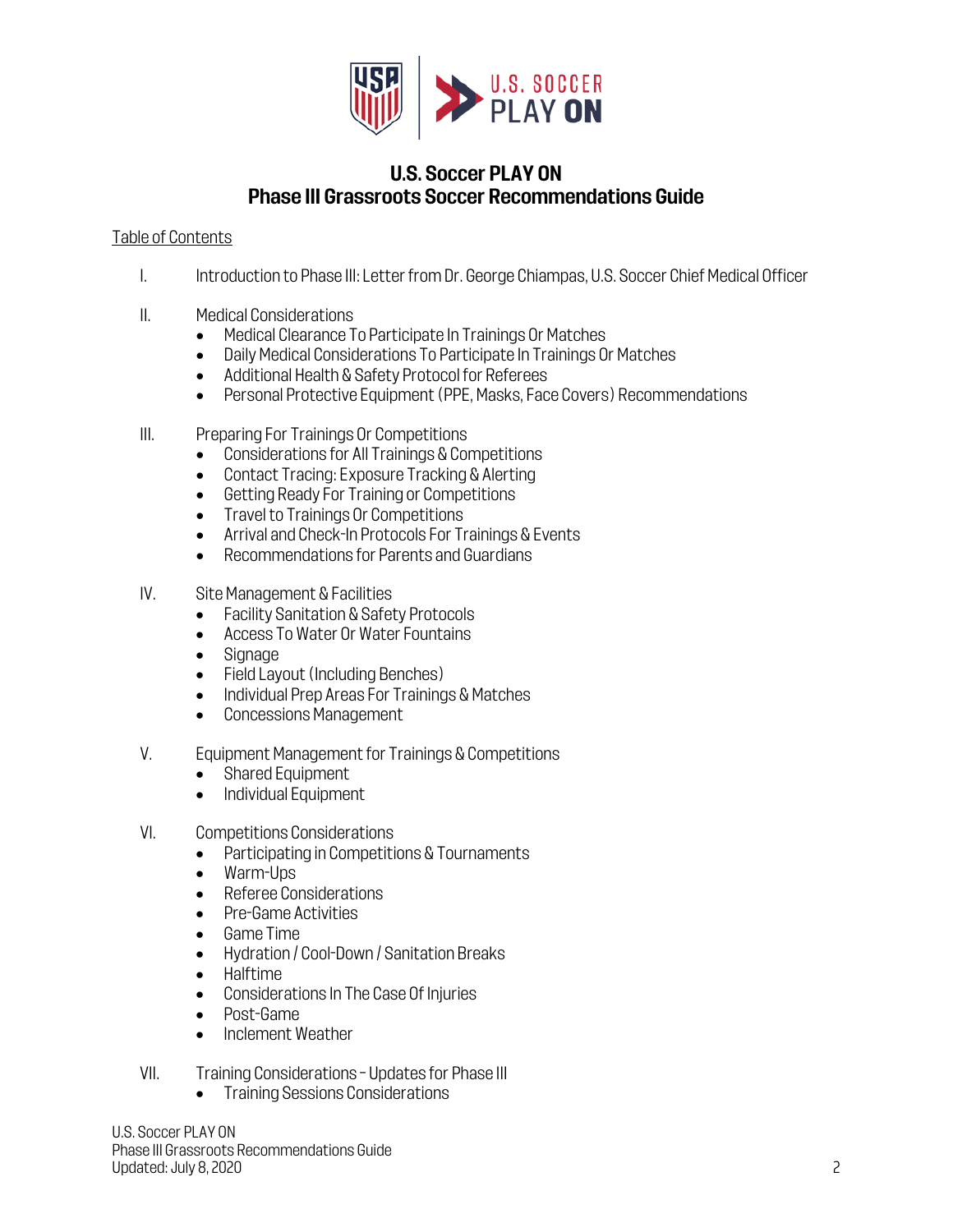

- Considering Players with Physical Disabilities
- Training Activities
- Communication During Trainings
- Gym and Strength Workouts

# VIII. PLAY ON Safety Protocols & Resources – Continued From Previous Phases

- A. Return-To-Play Phases Overview
- B. General Hygiene Code of Conduct
- C. Wellness Resources
	- Hydration
		- Heat Considerations
		- Nutrition Strategies to Support Activities & Immune Function Mental Wellness
- D. Additional Resources

The information in this document is not intended or implied to be a substitute for professional medical advice, diagnosis, or treatment. All content, including text, graphics, images and information, are provided for general informational purposes only. The knowledge and circumstances around COVID-19 are changing constantly and, as such, U.S. Soccer makes no representation and assumes no responsibility for the accuracy or completeness of this information. Further, you should seek advice from medical professionals and/or public health officials if you have specific questions about your return to training and competition.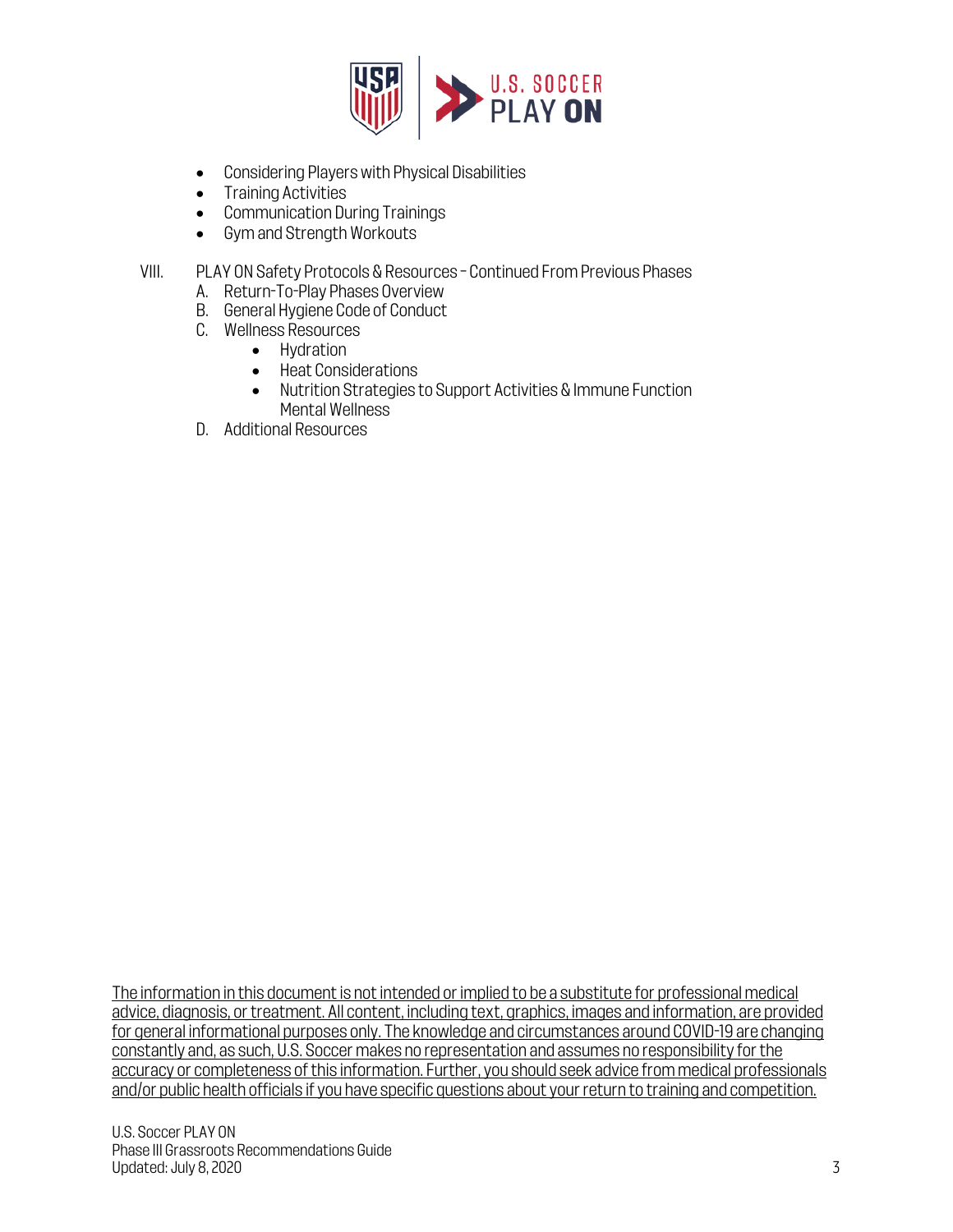

## **I. Letter from Dr. George Chiampas, U.S. Soccer Chief Medical Officer**

Dear Soccer Players, Coaches, Parents, Referees and Administrators,

In June of this year, U.S. Soccer launched PLAY ON, a broad educational campaign to unite and support the soccer community during this global pandemic. Our approach is divided into five phases, from Phase 0 (no activities or play) to Phase IV (no COVID-19 related restrictions). Phases are outlined in detail in the "resources" section of this document.

Phase III allows for the continuation of full-team training and the addition of full-team competitions, provided:

- COVID-19 prevention and response protocols are of course still in place and actively followed
- Social distancing is maintained, with limited exceptions as part of training activities and competitions as outlined
- Teams are recommended to participate only in local / regional and single day events that avoid significant travel or overnight stays
- All policies and decisions are guided by local and state recommendations

While trainings and the addition of competitions may continue to make things look more "normal," in consideration of how COVID-19 is transmitted, it is vitally important that everyone involved in the process of return-to-play does so with extreme diligence and attention to the widely-agreed-upon standards and guidelines.

As we have consistently shared and emphasized, these guidelines and best practices are intended for use WHEN AND IF your local authorities have deemed it safe to gather in groups and at no time should competitions include more individuals (players, substitutes, coaches, referees and parents/guardians) than is locally allowed. U.S. Soccer is in no way endorsing holding practices or games in violation of any federal, state or local mandates.

We want to emphasize that Phase III should only be instituted following a successful Phase I reintegration, and after an appropriate progression from small groups to full team training and fitness in Phase II. The suggested durations of Phase I and II are 4-6 weeks and 3-6weeks, respectively.

Regardless of which phase a Club is operating in, everyone should be prepared to take a step back and revert to an earlier phase if needed as a response to increased risk, cluster outbreaks, updates to public health guidelines, or an inability to safely maintain COVID-19 prevention and response protocols. It is important to remain vigilant and nimble as we prepare for every eventuality. By prioritizing the safety of your soccer community, you can preserve the health of those around us and help ensure soccer can remain part of our lives at this time.

At the outset and throughout the return-to-play process, please remember each participant and their families should stay informed and make educated choices about when they are ready to play. No one should feel pressured – or pressure others –into a decision.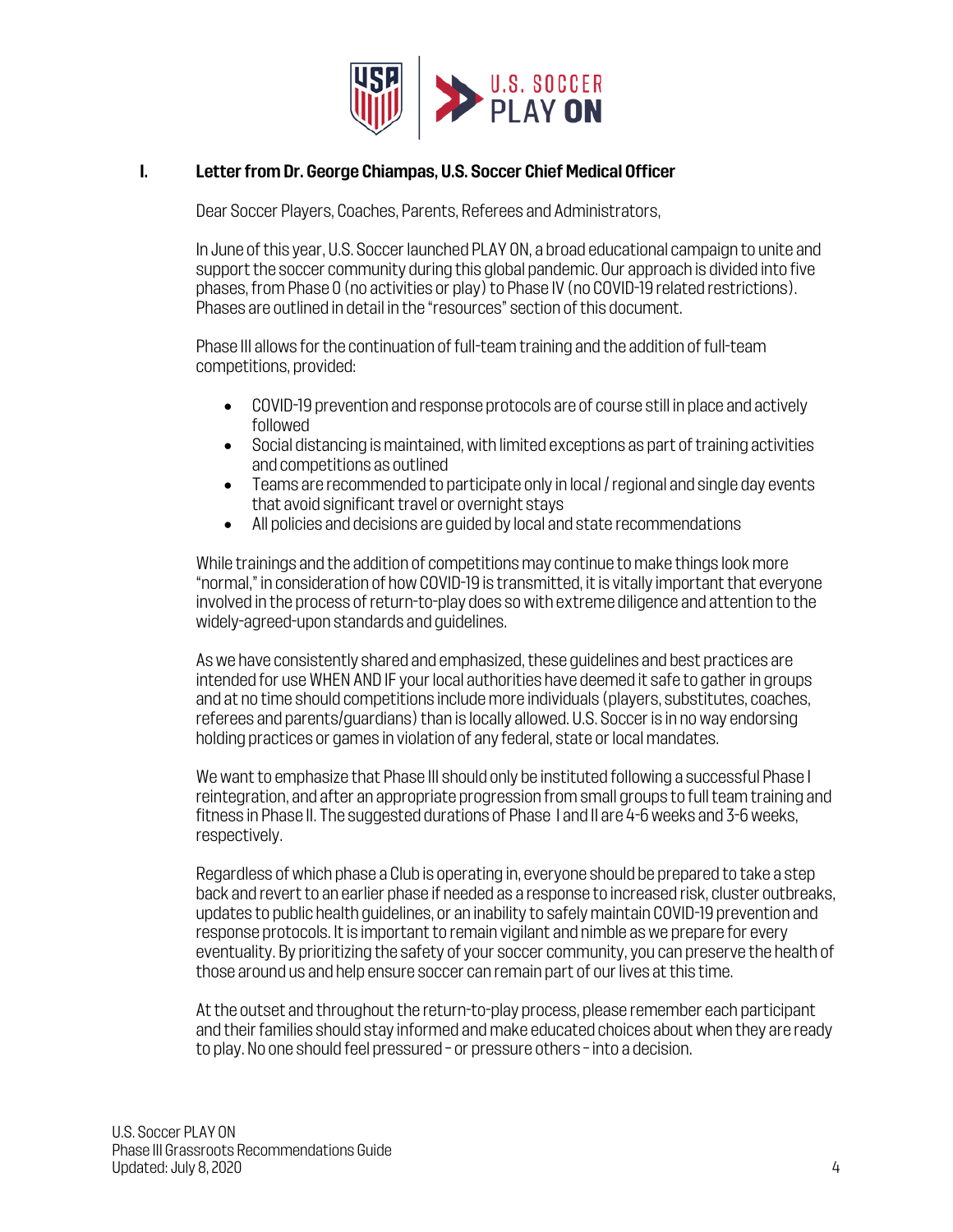

On behalf of U.S. Soccer and all those involved in our sport, I sincerely thank you and our entire soccer community for your active participation and efforts around safe return to play. Together, we will move forward and thrive. We are, and will remain, "One Nation and One Team."

Yours in Soccer,

'U

Dr. George Chiampas U.S. Soccer Chief Medical Officer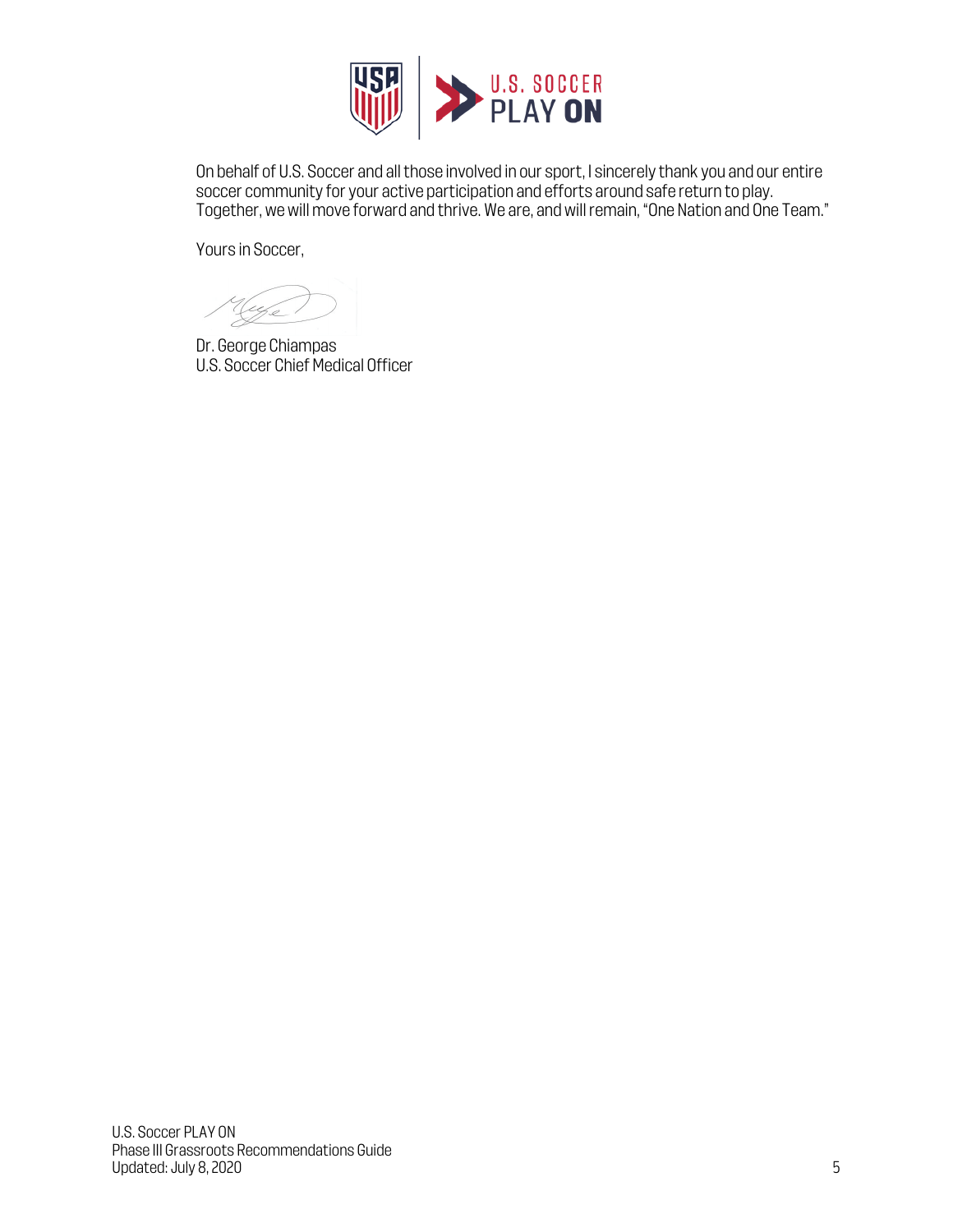

## **II. Medical Considerations**

#### **Medical Clearance To Participate In Trainings Or Matches**

- 1. As Phase III includes increased activities and exposure risks, any individuals with a preexisting medical condition is recommended to provide UPDATED written clearance from a physician to participate.
- 2. For individuals who have tested positive for COVID-19, provide written confirmation of COVID-19 negative status and/or clearance from your physician following the most up-todate CDC guidelines to participate and return to activities.
- 3. For individuals (including players, coaches, referees, volunteers and administrators) who have experienced known COVID-19 exposure in the past 14 days, the following is recommended:
	- a. Home quarantine for 14 days
	- b. Written confirmation of COVID-19 clearance from your physician following the most up-to-date CDC guidelines
- 4. For individuals who experienced any illness during shelter-in-place, written clearance from your physician that you are COVID-free and fit to participate in trainings and competitions is recommended.
- 5. Be prepared to report the onset of any new symptoms immediately. Contact your physician and follow the recommendations above for return to play.
- 6. Individuals who may be at increased risk of COVID-19 (including but not limited to age >65y/o, chronic cardiac or respiratory conditions including hypertension or diabetes, or have an immunocompromised state) should seek guidance by their physician as to their participation.

#### **Daily Medical Considerations To Participate In Trainings Or Matches**

- 1. The participant (including players, coaches, referees, volunteers and administrators) should conduct a daily temperature check for low grade fever (>100.4.) at home before training. If you have a fever, do not go to training.
	- a. If thermometers are not available, conduct a daily health questionnaire online with the "Coronavirus Self-Checker," made available by the CDC.
- 2. Do not participate in activities if you have any of the symptoms listed below.
	- a. COVID-19 exposure in past 14 days
	- b. Sore throat
	- c. Shortness of breath/difficulty breathing
	- d. Fever >100.4 F
	- e. Chills
	- f. Headache
	- g. Sinus congestion
	- h. Cough persistent and/or productive
	- i. Joint aches and soreness
	- j. Vomiting or diarrhoea
	- k. Rash
- 3. Do not go to training/competition facilities or fields with any of the above symptoms.
- 4. Remotely communicate your health status to coaches, instructors, team administrators, or medical staff within 24 hours of your training session or competition.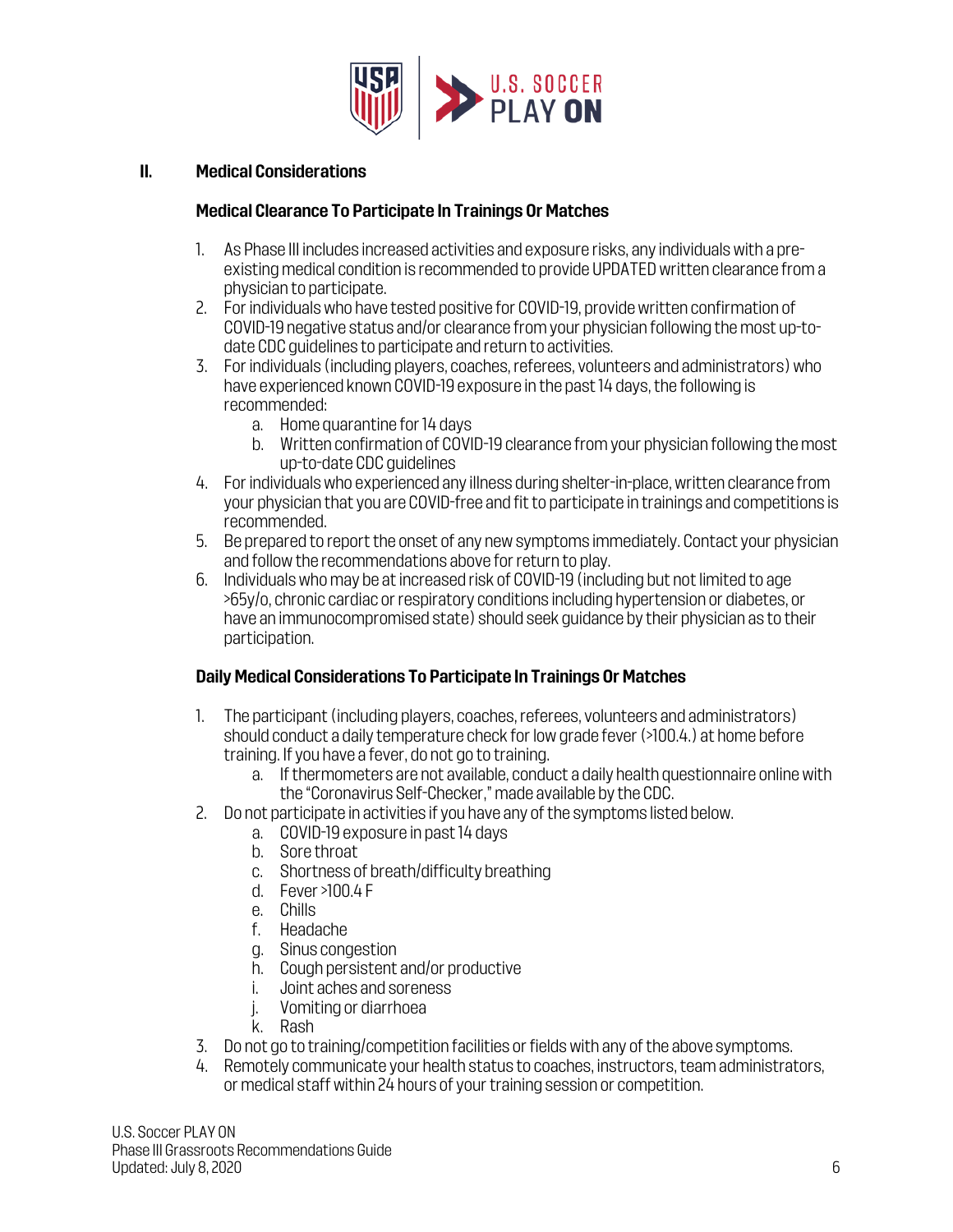

- a. Parents (and not the minor player) should communicate with the club or coach, in accordance with the Safe Soccer Framework and the U.S. Center for SafeSport policies and guidance. Speak to a physician and follow CDC guidelines on selfquarantine.
- 5. Should a member of your household be experiencing the symptoms above, the family member should consult a physician. Follow the recommendations listed for medical clearance outlined in this document. Maintain all recommended hygiene habits outlined by the CDC.

# **Additional Health & Safety Protocol for Referees**

- 1. Be conscious when accepting game assignments.
	- a. Do not accept a game if you are experiencing any symptoms.
		- i. As an independent contractor you are not required to accept a game. It is your choice and you should take into consideration your health and comfort level.
	- b. If you decline a game, be respectful to the assignor and notify them as soon as possible to allow time for a replacement.
- 2. If you start to exhibit symptoms after accepting a game, communicate immediately with your assignor and cancel your assignment. Do not participate in any matches if you are feeling unwell or exhibiting the symptoms outlined.
	- a. Assignors should consider having regular "back-ups" available in case a referee needs to cancel an assignment due to health reasons.
- 3. Before leaving for the field, referees should answer the following questions for their assignor. If the referee answers yes to any of these questions, they should notify their assignor and refrain from officiating the game.
	- a. Have you knowingly come into contact with anyone who has, is being tested for, or is exhibiting signs of coronavirus? (Yes or No)
	- b. Are you exhibiting any of the following symptoms? (Yes or No)
		- i. COVID-19 exposure in past 14 days
		- ii. Sore throat
		- iii. Shortness of breath/difficulty breathing
		- iv. Fever >100.4 F
		- v. Chills
		- vi. Headache
		- vii. Sinus congestion
		- viii. Cough persistent and/or productive
		- ix. Joint aches and soreness
		- x. Vomiting or diarrhoea
		- xi. Rash

#### **Personal Protective Equipment (PPE, Masks, Face Covers) Recommendations**

- 1. All participants (coaches, players, referees, instructors, administrators) are recommended to wear new or clean PPE upon arrival, departure and when not physically active for any training or match.
	- a. For the duration of the match, coaches and substitute players should wear masks on the sidelines.
	- b. Referees are reminded to wear PPE for arrival and pre-game field inspection.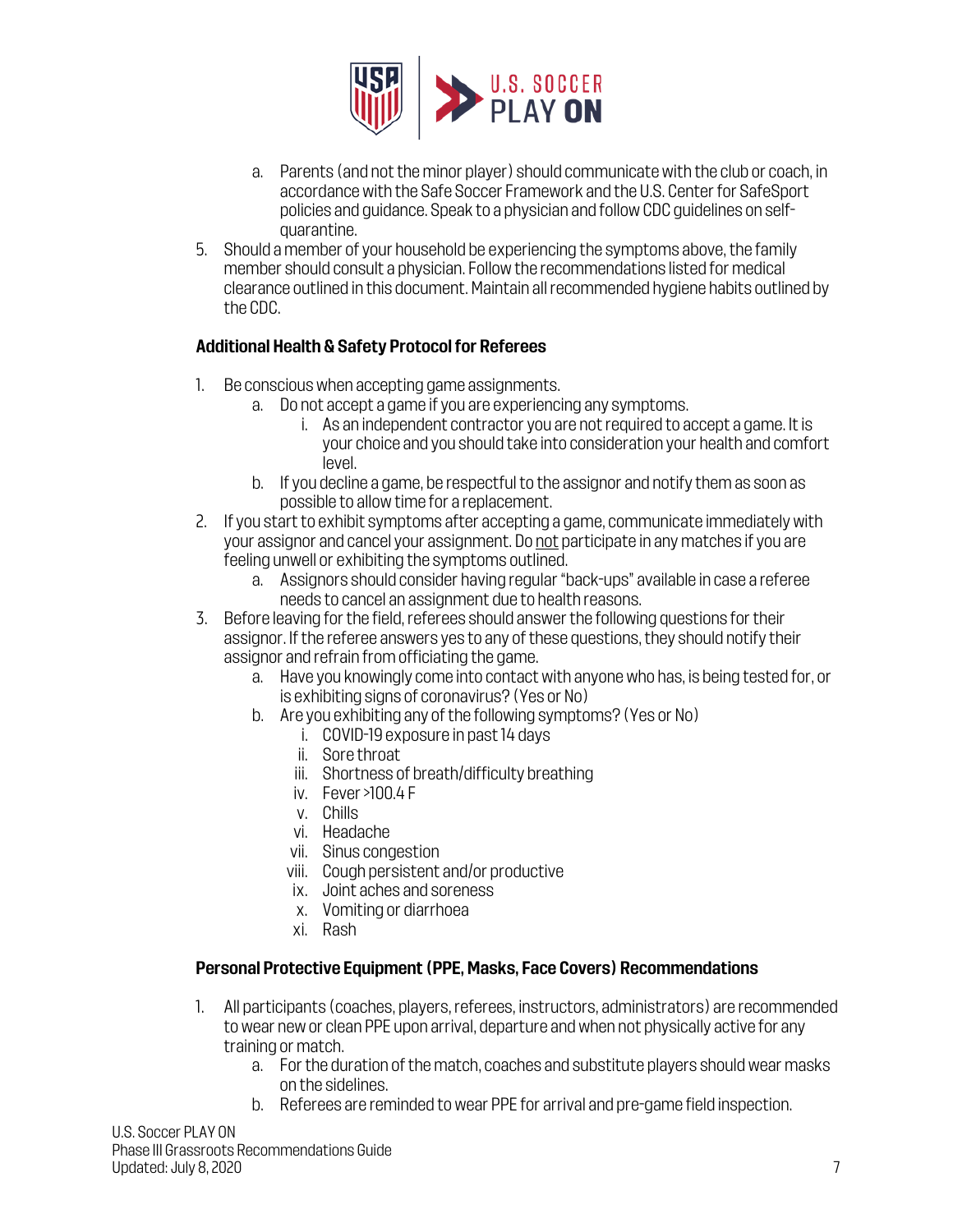

- i. If a fourth official is present, he or she should wear PPE while at the fourth official's table or designated area.
- 2. PPE should cover the nose and mouth, be breathable, consist of cotton or wick-type material and follow CDC guidelines.
- 3. PPE should be new or clean for each training session or match and disposed or thoroughly cleaned after each training session or match.
- 4. Provided all screening, hygiene and social distancing measures are followed, masks are not mandatory for players/coaches/referees/instructors/participants during exertional moments of training or competition (i.e. when physically active at training or during game play).
	- a. PPE may obscure vision, increase respiratory challenges, or increase other injury risk while being physically active.
- 5. For players, referees or staff who choose to wear PPE while physically exerting themselves, the following should be considered:
	- a. Discuss with your primary care physician if any medical conditions pre-dispose you to avoid the use of a face cover while participating in physical activity.
	- b. PPE should be breathable and not prevent or disrupt ventilation.
	- c. PPE should not obscure the individual's vision.
	- d. PPE should not pose a risk to another participant.
	- e. PPE should be in good maintenance, at the responsibility of the individual.
- 6. Spectators should wear PPE.
- 7. As we head into summer, heat and humidity may lead to increased discomfort or respiratory challenges wearing masks throughout the day. Coaches, referees and spectators are recommended to take "PPE breaks" throughout training or game day.
	- a. To take a PPE break, simply ensure you are more than 10 feet away from another participant and remove your mask.
		- i. Should another participant move within 10 feet, return your mask to covering your nose and mouth.
- 8. Consider having a replacement mask available if your PPE becomes wet due to sweat or environmental conditions.
	- a. Sanitize your hands following the removal of a used mask and replacement of clean mask.
- 9. Recommendations may change based on evolving medical and health information, as well as local, state or federal guidelines.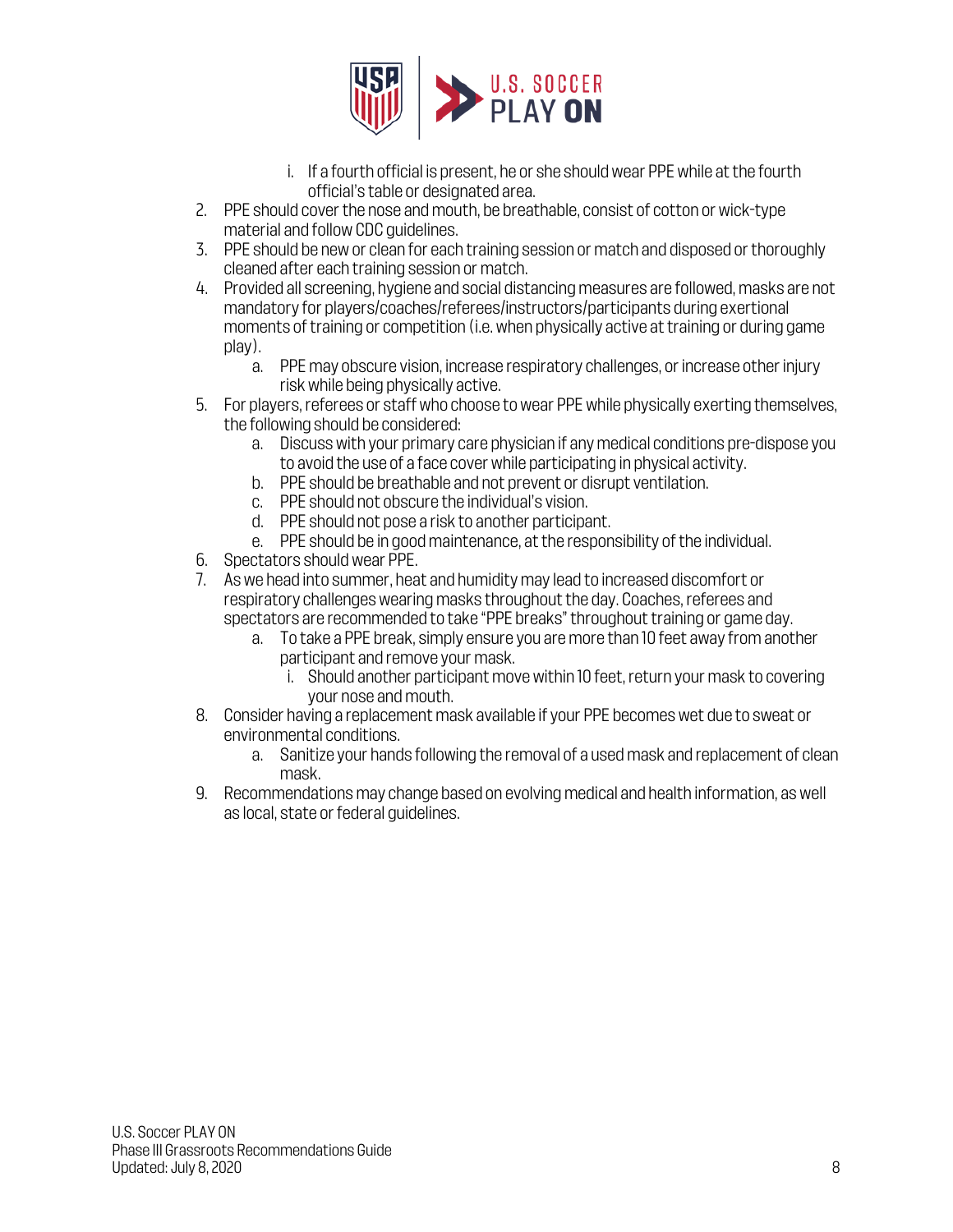

# **III. Preparing for Trainings Or Competitions**

## **Considerations for All Trainings & Competitions**

- 1. Adhere to all state/local regulations.
- 2. Only outdoor trainings and competitions should be considered in Phase III.
- 3. Consider creating "team pods" to limit crossover exposure risk that may come from increased interactions in Phase III.
	- a. Per team, maintain the same coaches, administrators, instructors and staff for all team activities.
	- b. If possible, limit coaches, administrators, instructors and staff to only one team.
- 4. Limit coaches, referees, administrators, instructors and staff attendance at training and competitions to allow for social distancing.
- 5. Survey your space. If possible, carefully consider what "maximum capacity" would ensure social distancing remains possible through all activities.
	- a. Consider implementing protocol to track the number of participants and spectators in your space at a given time. Restrict additional people entering the facility or space after reaching "maximum capacity."
- 6. Communicate your UPDATED health & safety guidelines to all participants, including players, coaches, referees, administers, parents and opposing teams.
	- a. For matches, the home team is responsible for communicating and maintaining health and safety protocols.
		- i. Visiting team should thoroughly review and follow all health & safety guidelines outlined by the home team or hosting organization.

# **Contact Tracing: Exposure Tracking & Alerting**

- 1. For contact tracing purposes, maintain a list of all facility users, participants and attendees at trainings or matches.
- 2. For privacy purposes, the list should be securely stored and not shared publicly.
- 3. In the event that someone participating in your activities becomes ill, refer to this list for "tracking or tracing" to determine who may have been directly exposed to illness, and alert them immediately.
- 4. It is recommended that lists should be available for a minimum of 21 days to account for the period of time of COVID-19 presentation of symptoms and illness.
- 5. Include the items below in your contact tracing list. For minors, use a parent's contact information.
	- a. Date
	- b. Venue
	- c. Name
	- d. Phone
	- e. Email Address of participants

# **Getting Ready For Training or Competitions**

1. All participants, including players, coaches and referees, should prepare and pack individual water bottles.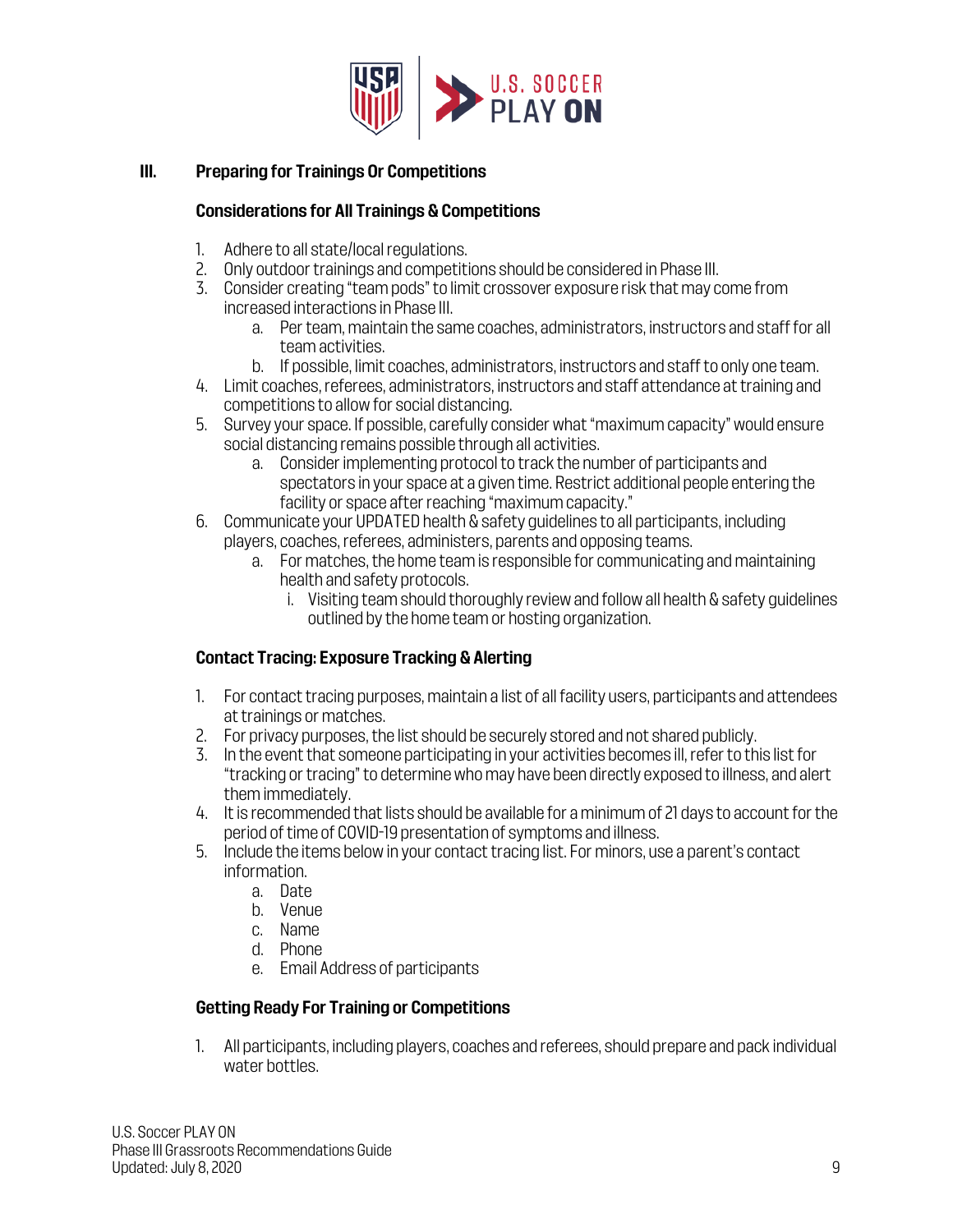

- a. Pack at least two bottles of water for training or matches, to limit the need for refills. You should not share water bottles and should avoid public water fountains if possible.
- b. Clearly mark your name on your water bottle.
- 2. Get dressed at home in your gear so that you can arrive to the training/match site ready to play, coach or ref, without needing to use locker rooms or changing areas.
	- c. Coaches should confirm uniforms with their players in advance of competitions, so players can avoid changing on site.
	- d. Referees are recommended to wear gold referee uniforms to avoid clashing with most team uniforms. Consider communicating with the coaches or competition organizers in advance to determine appropriate colors and avoid changing on site. If necessary, bring spare colors to prepare for conflicts.
- 3. Participants are recommended to pack and bring to personal sanitizing supplies to training and competitions, including hand sanitizers. Sanitizing materials should be clearly marked and not shared.
- 4. Avoid bringing any unnecessary belongings to the training or competition.
- 5. Follow PPE (face mask) procedures outlined.
- 6. Wash your hands before departing for training or competitions.
- 7. Conduct a daily temperature check for low grade fever (>100.4.) at home before training or competitions. If you have a fever of feel ill, do not go to training. Consult your physician.

# **Travel to Trainings Or Competitions**

- 1. Travel to trainings and competitions with as few people as possible. It is recommended to only travel with members of your immediate family or household.
- 2. Should carpooling or ride sharing be necessary, consider the following:
	- a. Only rideshare with a family or individual who has practiced appropriate distancing and sheltering requirements established by their local government or public health officials.
	- b. Rideshare with the same individuals for each training or competition.
	- c. Ensure that all passengers have passed both the preliminary and daily clearance requirements outlined in this recommendations guide.
	- d. Maintain safe distancing during loading and unloading, and while in transit if possible.
	- e. Limit the number of stops between departure site and training destination.
	- f. Wear PPE in the vehicle.
- 3. In accordance with the Safe Soccer Framework and the U.S. Center for SafeSport policies and guidance, a minor and an adult who is not the minor player's parent/legal guardianmay not be alone in the vehicle together.

# **Arrival and Check-In Protocols For Trainings & Events**

- 1. Carefully consider and design your arrival and check-in protocols for trainings and matches to fit your facility layout, the size of your site and the activities taking place.
- 2. Consider the following recommendations for all participants. Participants includes players, coaches, referees and volunteers actively involved in training or game play (such as ball kids).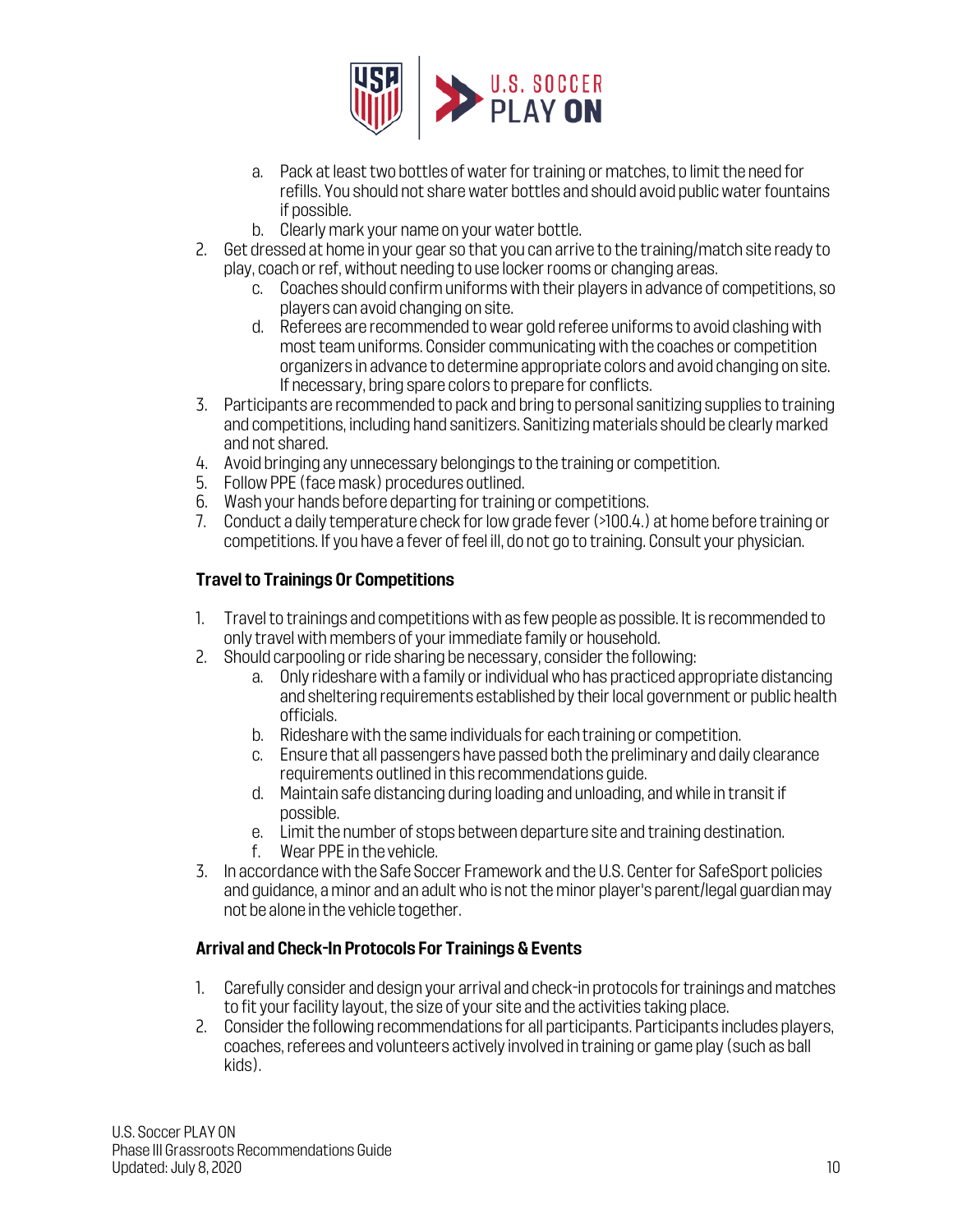

- a. If the facility has a minimal number of fields, consider having a single-entry access and check-in point for all participants at trainings or competitions.
	- i. Participants should move through check in one-at-a-time to maintain social distance.
		- 1. Ground markings should be used in order for the queue to keep social distancing. These marks should be at least 6-feet apart.
	- ii. Hand sanitizer or a hand washing station should be available at the location.
	- iii. Upon arrival, all participants should be asked a series of health screening questions, aligned with the CDC's "Coronavirus Self-Checker", to affirm medical clearance to participate.
	- iv. If available, Clubs may consider using a no-touch thermometer to quickly confirm temperatures or participants. (Reminder that extreme heat can impact a body temperature reading.)
	- v. The coach, a staff member or a designated "Safety Officer" can be responsible for asking health screening questions.
	- vi. Confirm all participants have brought adequate hydration from home.
	- vii. Collect all information needed for contact tracing requirements (details outlined above in Section III of this document).
- 3. Consider the following recommendations for spectators and non-participants at competitions.
	- a. Establish a separate entrance for all spectators and non-participants.
		- i. All non-participants should be educated on competition safety guidelines and the important of only attending the competition if they have no COVID-19 symptoms. Spectators follow PPE recommendations by wearing PPE at all times.
	- b. If possible, the names and information of all spectators and non-participants should still be recorded to follow contact-tracing recommendations outlined above in Section III.
	- c. Spectators should immediately proceed to the designated spectator area / socially distanced "Family Zones" outlined below in Section IV.
	- d. Spectators should socially distance at all times and avoid congregating.
	- e. As a reminder, as with Phase II, spectators are not encouraged to attend trainings. It is recommended that only the participant departs the vehicle upon arrival to training. The driver is recommended to either leave the training facility or stay in the parking lot, remaining in the vehicle and observing all social distancing guidelines to avoid unnecessary exposure to participants.
- 4. If facility has many fields, the facility can consider:
	- a. Organizing multiple check-in points following the procedures above
	- b. Establishing a virtual check-in process for participants and spectators
	- c. (In the case of competitions) Having each participating team conduct health screening questions to confirm no one is experiencing symptoms of COVID-19 and provide contact tracing information for all participants and attendees upon arrival.
- 5. Clubs are encouraged to assign specific arrival times for all event-specific participants (ex: for event staff, per team, for referees) to limit congestion during check-in and accessing the field.
	- a. Participants should wait in their cars until their specific time to enter the facility or field.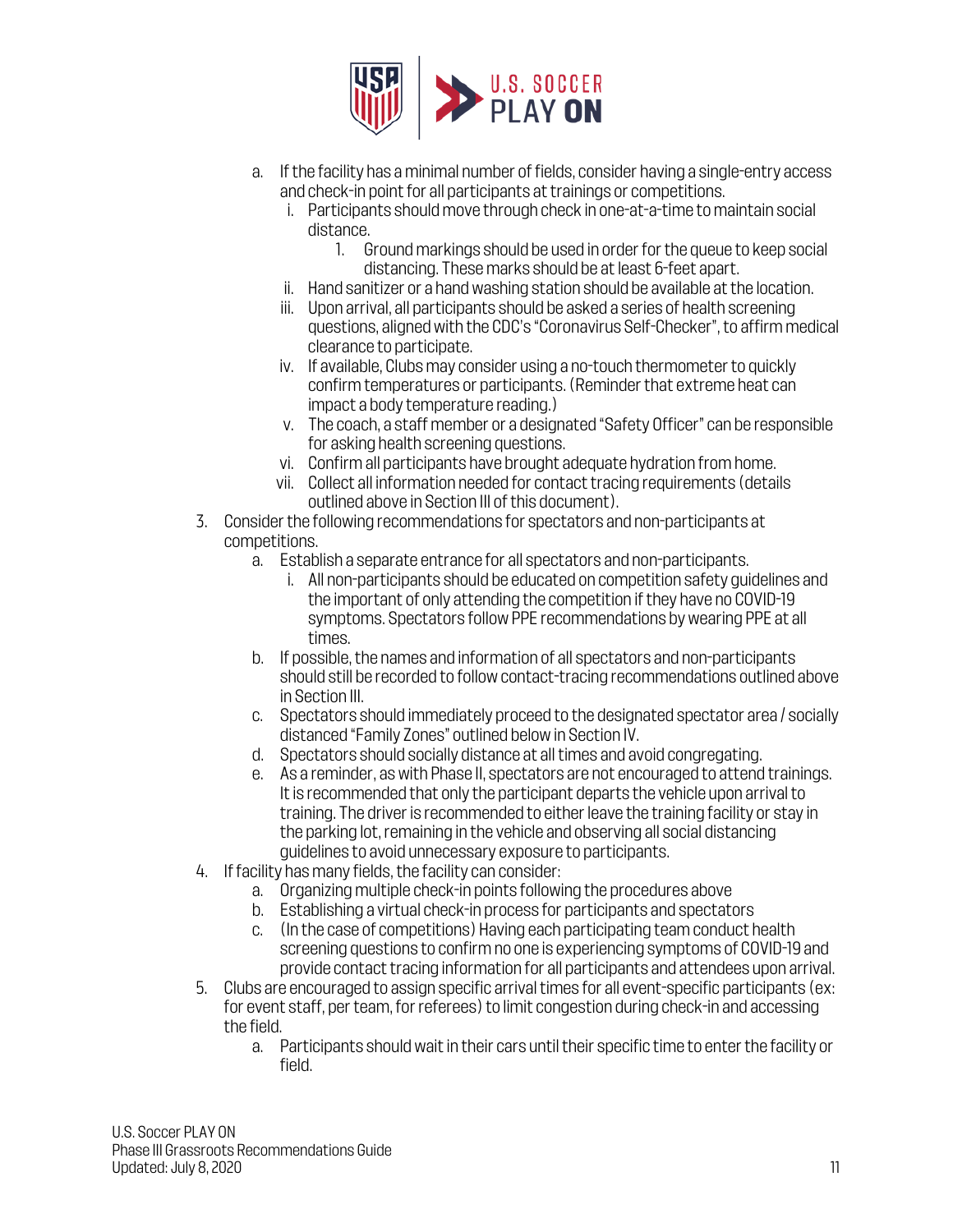

#### **Recommendations for Parents and Guardians**

- 1. Parents and guardians should be thoroughly aware of all safety recommendations for both their home club and as visitors in organized competitions. At all times, parents should ensure their family follows safety recommendations, including for PPE.
- 2. Parents and guardians should support the coach and organization in adhering to all safety recommendations.
- 3. Parents and guardians are not encouraged to attend trainings.
	- a. Should parents and guardians attend a competition, they should carefully follow spectator check-in policies and watch from areas specifically designated for viewing.
- 4. Parents should not congregate together and should follow social distancing guidelines.
- 5. Parents or guardians watching the match should never enter the team bench area.
- 6. Parents or guardians should have the contact information of relevantstaff.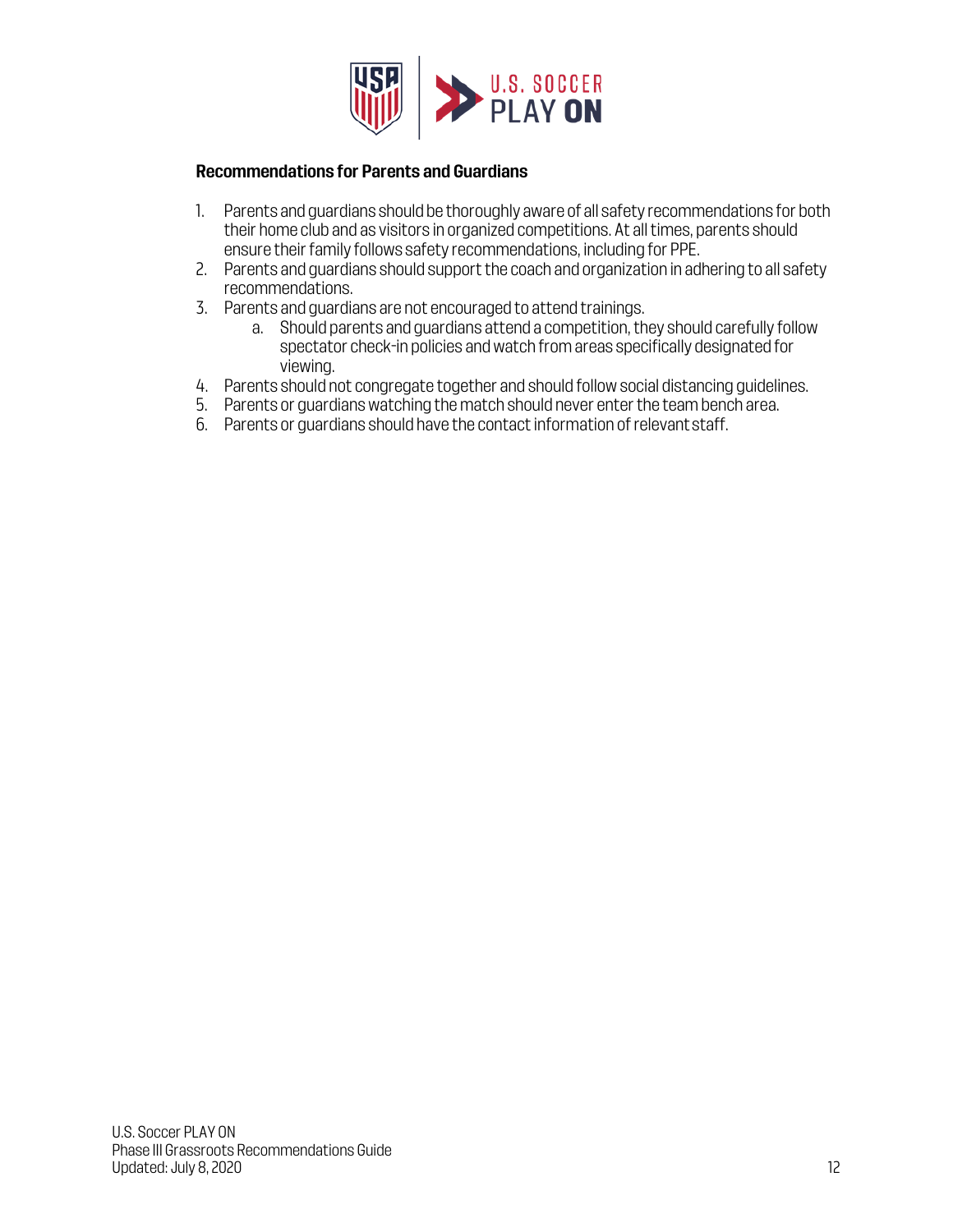

# **IV. Site Management & Facilities**

# **Facility Sanitation & Safety Protocols**

- 1. Maintain your schedule for increased, routine cleaning and disinfection that had previously been established in Phase I and Phase II.
	- a. Clean and disinfect your facilities according to CDC hygiene standards, paying particular care to high-traffic areas, such as restrooms.
- 2. Implement conscientious cleaning plans around competitions to prepare for and manage increased traffic. It's important for cleaning staff to have a visible presence around the facility.
	- a. Facilities should be completely disinfected and cleaned before and after each competition day.
	- b. Facilities should be constantly cleaned and sanitized throughout competition days with focus on high-touch areas such as restrooms and bleachers.
- 3. Hand sanitizer or hand washing stations should be located around the facility and very easily identifiable.
- 4. If there are gates or doors around the facility, consider permanently propping them open during competition days to decrease the chance of virus spread.
- 5. Restroom operations should be adjusted to allow for social distancing and prevent the spread of the virus.
	- a. If restroom is small, consider making it a single-occupant restroom or limiting the number of people inside. Individuals need to properly social distance while in the restroom.
		- i. Ground markings should be used to indicate socially distanced queuing. These marks should be at least 6-feet apart.
	- b. Restrooms with multiple doors should have clearly marked entry and exit doors in order to control the flow of traffic.
		- i. Floor markings can be used to encourage a one-way flow of traffic.
	- c. If porta-potties are used, place them so that doors are not adjacent to each other.
		- i. Ground markings should be used to indicate socially distanced queuing.
		- ii. Hand sanitizer or hand washing stations should be located outside of the porta-potties.
	- d. Consider adding a porta-potty for each field for use by players only.
- 6. Meeting rooms should not be used. Consider holding any meetings outside to allow for proper social distancing.
- 7. The use of locker rooms can be considered in Phase III if necessary, but if possible, should be avoided.
	- a. Locker rooms must be thoroughly cleaned and sanitized after each use.
	- b. A limited number of people should be able to access the locker room at a single time in order to maintain social distancing.
		- i. Signage should be considered to encourage social distancing inside the locker room.
	- c. The locker room should remain locked when not in use.

# **Access To Water Or Water Fountains**

1. Ensure appropriate hydration policies are in place with all participants and spectators having unlimited access to water for trainings and matches, especially in warm climates.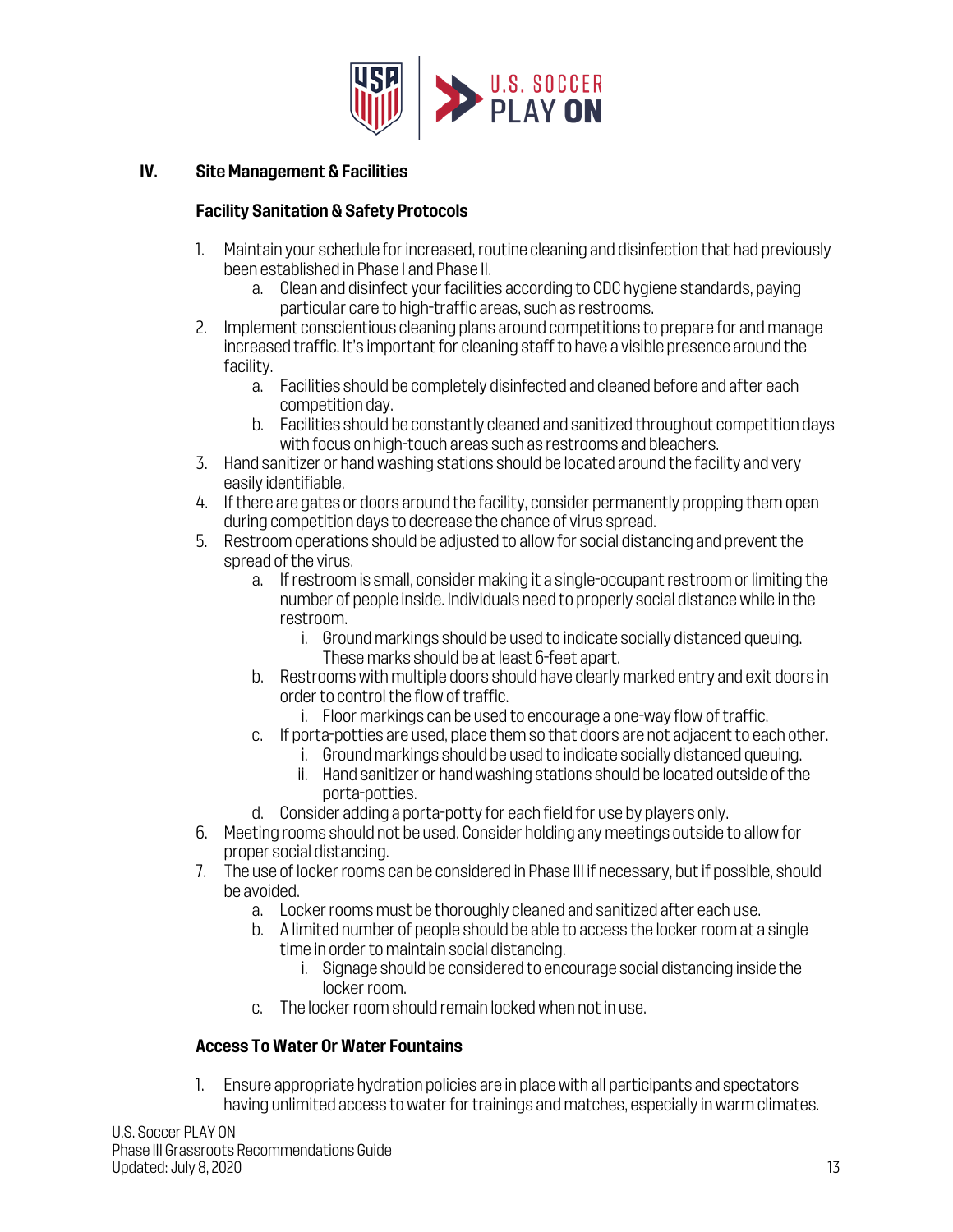

- a. Participants are first and foremost encouraged to bring a minimum of two personally labeled bottles to training and competitions. Participants should not share their personal water bottles.
- 2. As alternatives when a participant or spectator does not have their own water bottles, the Club should carefully consider and plan how it can safely make water available.
	- a. Water fountains should be cleaned and sanitized constantly, especially during the summer months when use is more frequent.
		- i. Consider only allowing water bottles to be filled up at water fountains to eliminate possible contact between patrons and the spout.
		- ii. Hand sanitizer or hand washing stations should be located next to each water fountain for use after filling or drinking from the fountain.
	- b. As able, consider pre-poured individual disposal cups, or disposable water bottles, arranged by an adult wearing gloves. Set up the cups or bottles on a table or at individual prep stations. Avoid passing the cups or bottles by hand.

# **Signage**

- 1. Facility policies and procedures, as it related to any COVID-19 mitigation measures, should be posted at each entrance and/or at the arrival/check-in location.
	- a. This should include clear signage indicating PPE should be worn.
- 2. General social distancing signage should be posted around the facility including field areas.
- 3. To manage inclement weather:
	- a. Ifforecasted, consider posting specific protocols at entrances to the facility.
	- b. Post occupancy limits for any rooms that could be used for shelter in place protocols.
- 4. Restrooms should have the following signage:
	- a. [CDC recommended](https://www.cdc.gov/handwashing/when-how-handwashing.html) hand washing procedures above each sink.
	- b. Signage limiting the number of people in each restroom.
	- c. Floor markings to encourage a one-way flow of traffic.
	- d. External ground markings to indicate restroom queuing that maintains social distancing. These marks should be at least 6-feet apart.
- 5. Concession stands should have the following signage:
	- a. Ground markings to indicate concession queuing that maintains social distancing. These marks should be at least 6-feet apart.
	- b. Signage for cashless transactions, as needed.
- 6. Locker rooms should have the following signage:
	- a. Signage limiting the number of people in each locker room.
	- b. General signage encouraging social distancing.

# **Field Layout(Including Benches)**

- 1. Survey your site and carefully design a customized layout that will ensure teams, participants and spectators can appropriately socially distance in various stages of activities and play.
- 2. Designate clearly marked "entry" and "exit" points to your facilities and fields, coordinating with check-in locations for arrivals. Foot traffic should flow IN the entry and OUT the exit at all times.
- 3. For arrival to both trainings and matches, create "personal prep stations" –individual areas for players, coaches and referees.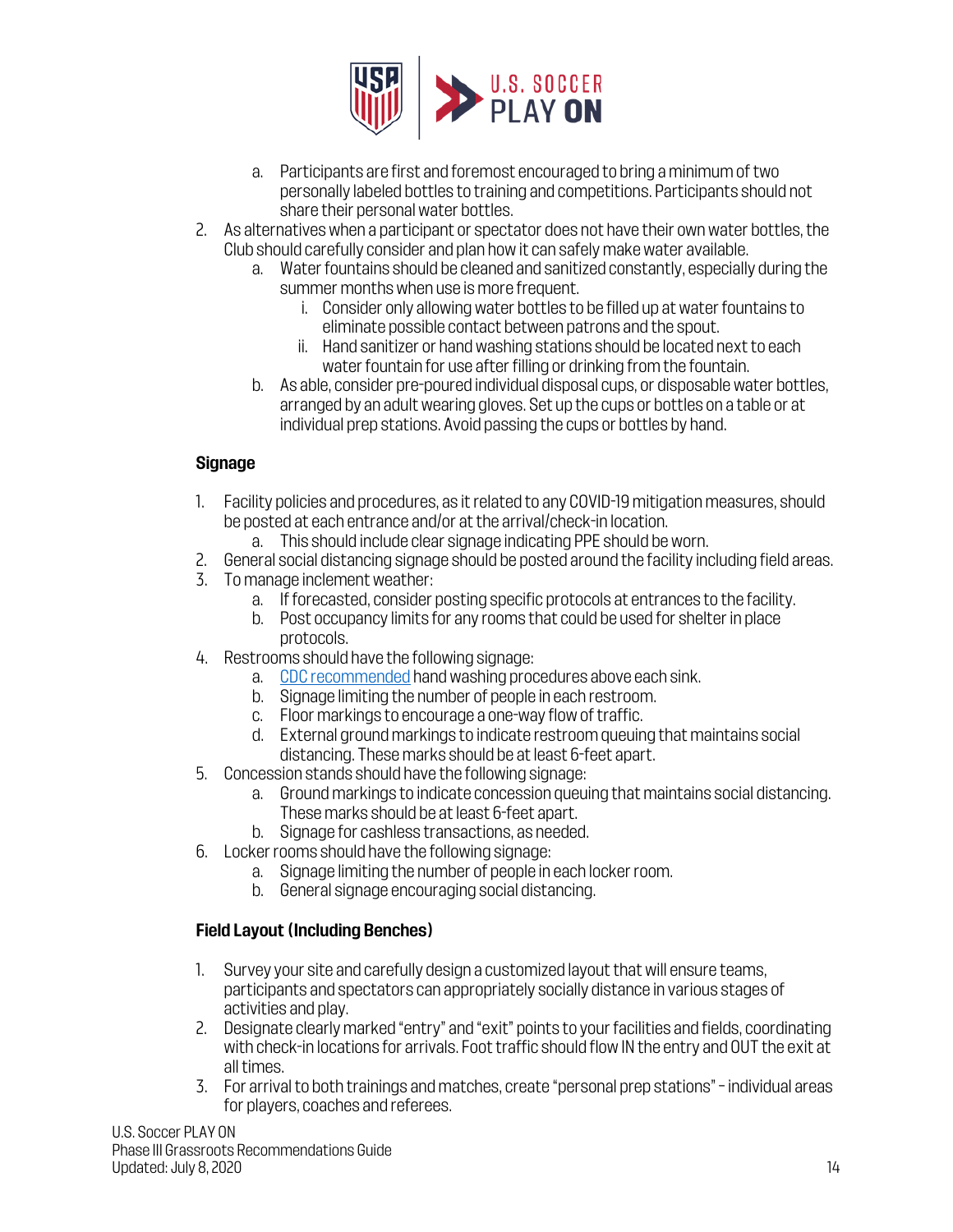

- a. Set up a line of cones 6-feet apart in an area to the side of the field of play.
- b. Arrange one cone per participant (player, coach, referee)
- c. When a participant arrives, designate a cone as their "personal prep station" for the duration of the training session or pre-game activities. The individual should place their bags, water bottles, towels, etc. at this cone.
- 4. Align team benches so they are not within close proximity to each other.
	- a. If fields are close together, move team benches for adjacent fields to opposite sides of the field to eliminate four team benches on one sideline in close proximity.
- 5. Expand benches to allow for six feet of space between each player and coach during the match.
	- a. If inventory does not allow for extended benches, similar to "personal prep stations," create a line of cones 6-feet apart (or use paint or other markings to clearly delineate) where players can sit socially distanced along the bench-side sideline.
- 6. Use signage, paint or other markings to delineate team areas and spectator areas.
- 7. Designate a spectator area with socially distance "Family Zones" for members of the same household to watch a match or training.
	- a. Clearly mark and space these zones at least six feet from the next family's zone.
	- b. Where possible, the zones should be 10 feet from the field of play and assistant referees on the sidelines.
	- c. Spectator areas or family zones should be positioned on the side of the field opposite the benches.
		- i. In cases where adjacent fields mean benches are located on both sidelines, spectator areas may be relocated to the end lines.
- 8. If fields have a compact layout, consider creating one-way walking paths to the fields. a. Paths should be created for both team benches and spectator areas.
- 9. If necessary, consider training and match-day schedules that avoid the use of adjacent fields at the same time.
- 10. Plan for extra time between matches and trainings to accommodate arrivals, departures, and equipment cleaning.

# **Concessions Management**

- 1. While concession stands are not prohibited, they should be carefully adjusted to allow for social distancing and follow safety protocols that will help prevent the spread of the virus.
	- a. All food and drinks should be pre-packaged. No food should be prepared on-site.
	- b. Staff should wear proper PPE including face coverings and gloves.
	- c. Plexiglass walls should be installed between staff member and line.
	- d. The counter should be wiped down after each customer.
	- e. Cash transactions should be avoided, if possible.
	- f. Hand sanitizer or hand washing stations should be located by the point of sale for patrons to use either before or after making a purchase.
	- g. Ground markings should be used in order for concession queue to keep social distancing. These marks should be at least 6-feet apart.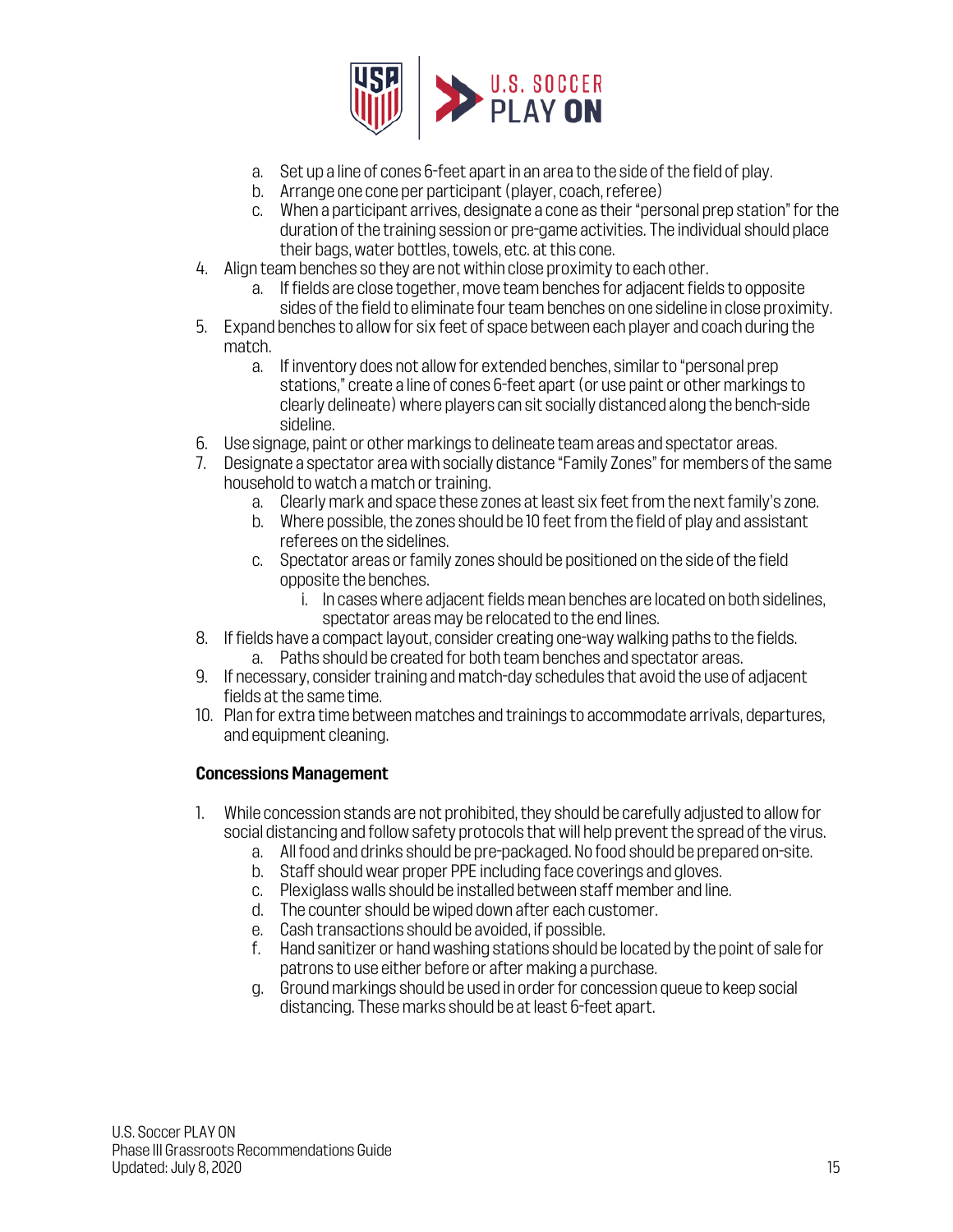

# **V. Equipment Management for Trainings & Competitions**

## **Shared Equipment**

- 1. Field set-up for trainings or match warm-ups should aim to use minimal equipment to limit exposure and transmission of COVID-19.
- 2. Be vigilant about sterilization procedures. All equipment (e.g. flags, balls and cones) should be disinfected prior to the start of the session or match activities with anti-bacterial of at least 60% ethanol or 70% isopropanol.
	- a. Allow extra time between matches taking place in succession on the same field to ensure that all equipment is cleaned and sanitized between competitions. This includes equipment such as corner flags, goals, and balls, as well as benches.
- 3. Participants should not pick-up field equipment, move goals or handle other equipment.
- 4. Where able, clubs are recommended to provide soccer balls for training. As usual, the hosting team or organization should provide match balls for competition.
	- a. The club or coach should ensure that the balls are sanitized before and after each training and competition.
	- b. Players are not recommended to bring their own balls. Should the training be structured whereby players bring their own balls, a parent or adult should ensure it is sanitized before and after training.
- 5. Players are not required to have an individual designated ball for training.
- 6. Goalkeepers should wear gloves when handling balls.
- 7. Where possible, general team bibs should not be used for training or matches.
	- a. Opposing teams should agree on uniform colors in advance of the match so that players can be notified accordingly and avoid the unnecessary need for bibs.
	- b. The coach/instructor is recommended to make a plan in advance of training and as necessary suggest a specific training gear color for players to arrive in.
		- i. Alternatively, clubs/organizers could temporarily issue team bibs to players. Participants would be responsible for bringing these bibs to training or matches and washing them after training or matches. Issued bibs should be clearly labeled and not shared or rotated amongst participants during training.
	- c. If team bibs are used, they should only be used by one participant and not shared or rotated amongst participants.
	- d. If team bibs are used, they should be placed at personal station ahead of participant arrivals, instead of handed out by coaches/staff.
	- e. Any team bibs used should be washed by the club/organizers afterwards in order to decrease the transmission of COVID-19.
- 8. It is not recommended to use shared or team cold tubs for recovery sessions. Players should consider using bathtubs at home for cold tub soak.

# **Individual Equipment**

- 1. All individual training gear should be cleaned and disinfected after everysession.
- 2. Where possible, players are not recommended to bring their ownballs.
	- a. If balls are brought by the individual player, a parent or adult should ensure it is sanitized before and after training.
- 3. All participants should arrive in their gear.

U.S. Soccer PLAY ON Phase III Grassroots Recommendations Guide Updated: July 8, 2020 16 Publishers and the Updated: July 8, 2020 16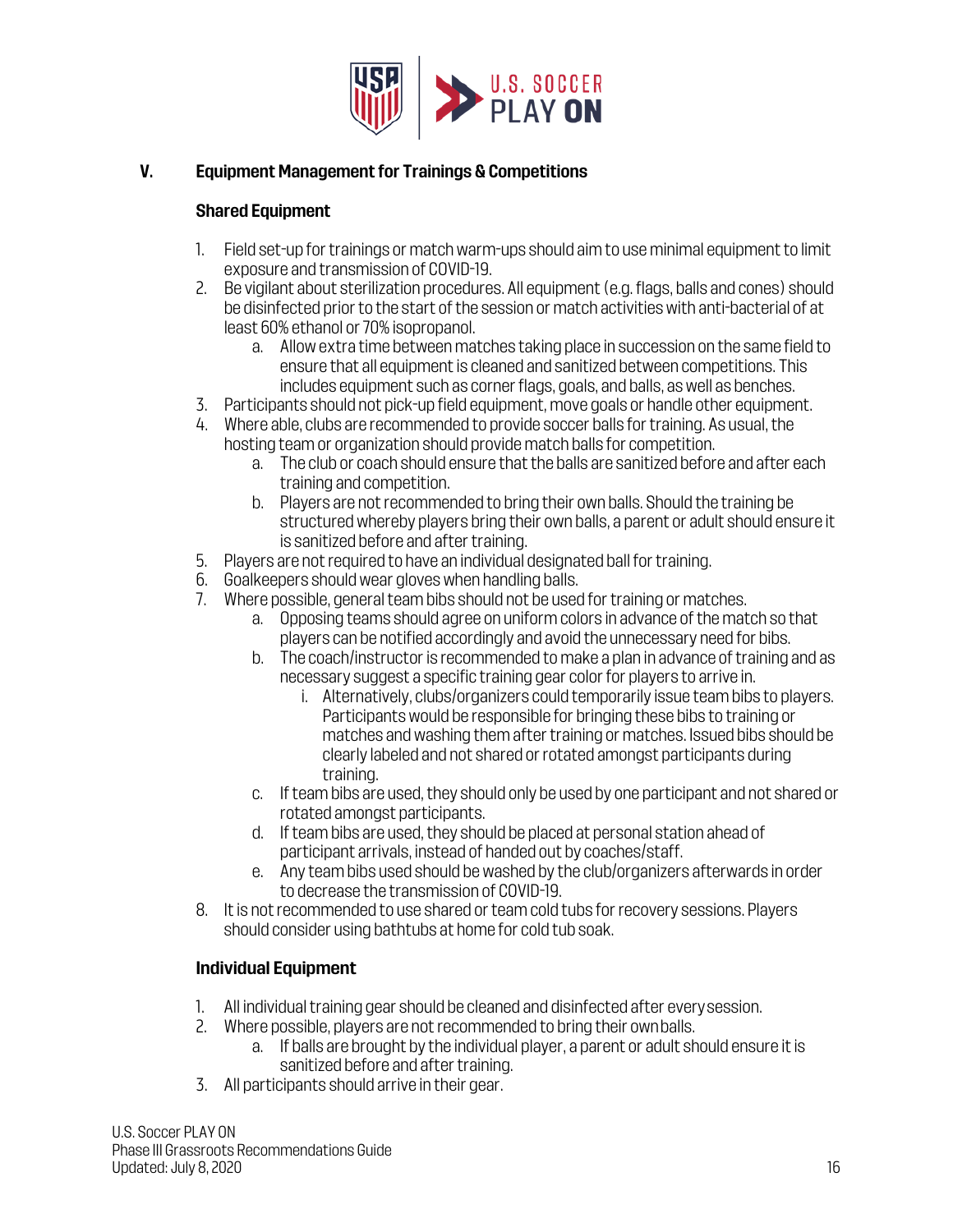

- a. All personal apparel should be cleaned, disinfected and properly stored after every training or competition. This includes cleats, shin guards and headbands (ifreusable).
- 4. For players who use mouthguards, once the mouthguard is placed in mouth, it should never be taken out during practice to limit the transmission of virus.
	- a. If for some reason the mouth guard has been in contact with hands or the floor/ground, the mouthguard should not be re-used until it has been washed thoroughly. Wash your hands thoroughly after washing themouthguard.
- 5. Coaching tools or equipment (ex. clipboards) should only be used by one coach and should not be shared amongst coaching staff.
- 6. Referee tools or equipment (ex. whistles, cards) should only be used by one referee and should not be shared.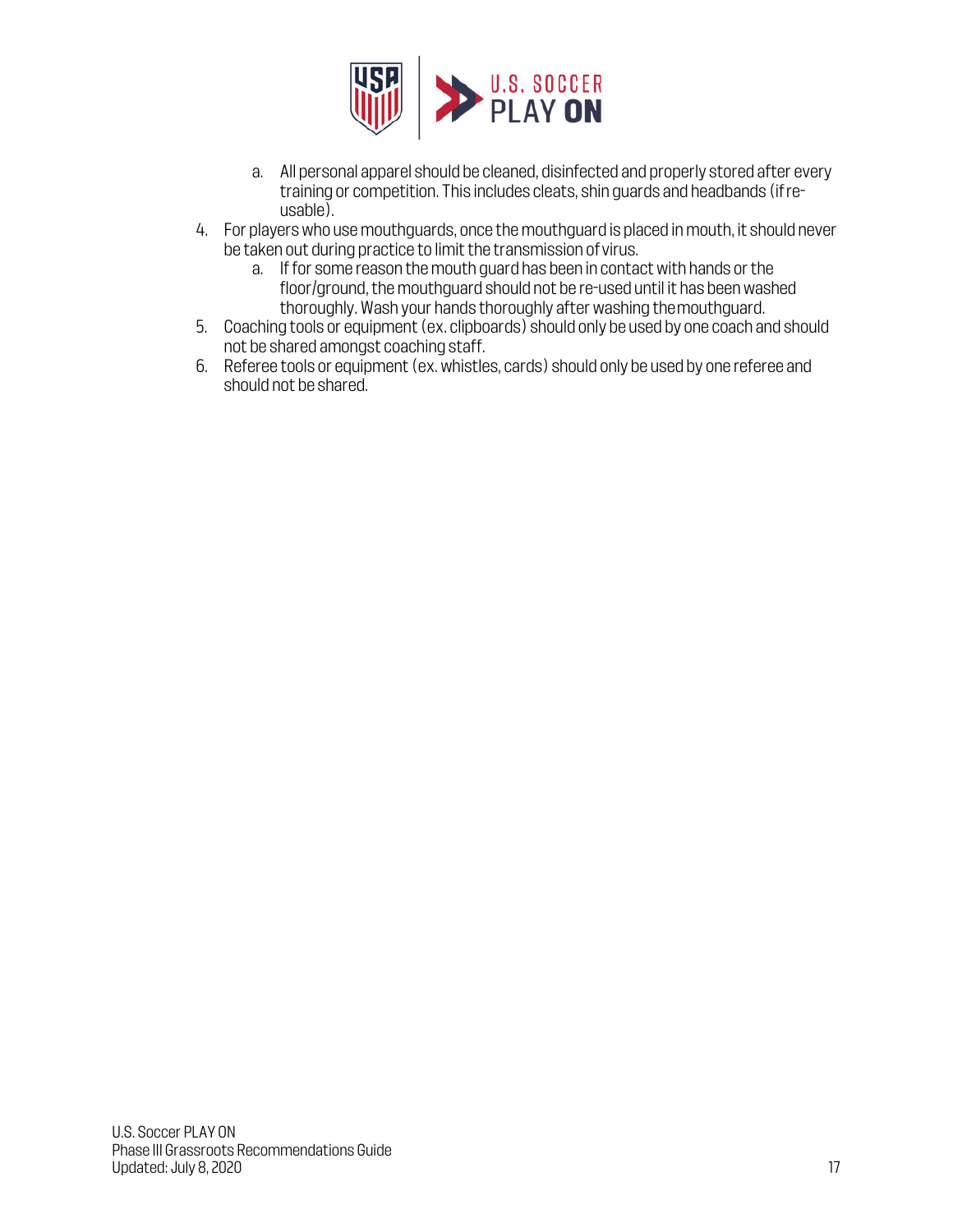

## **VI. Competitions Considerations**

## **Participating in Competitions & Tournaments**

- 1. Teams are recommended to only participate in local or regional single-day, outdoor events to avoid travel and especially overnight stays during Phase III.
- 2. If travel is required to non-local competition or tournament, Phase III travel recommendations (outlined in Section III) should be followed.

## **Warm-Ups**

- 1. Warm-ups should not begin until previous teams have left the field and equipment and benches have been cleaned and sanitized. Allow for extra time between matches to accommodate as necessary.
- 2. Competition warm-up recommendations follow Phase III training recommendations outlined belowin this Section VI.
	- a. Coaches should not be within six feet of any player
	- b. Progressions between warm-up drills should be set up prior to players arriving to field. The players should not touch any equipment.
	- c. In general, maintain as much social distance as possible during warm-up activities.
- 3. Participants should avoid intentionally touching each other before or after competitions. This includes hugs, high-fives, or huddles.
- 4. If match balls are used during warm-up, they should be re-sanitized before the match.

# **Referee Considerations**

- 1. Fields should still be walked.
- 2. Physical items (nets, goals, corner flags etc.) should be inspected visually.
- 3. If issues are identified –for example a goal net needs to be repaired or an object needs to be removed from the field of play - the referees should sanitize his or hands after managing.
- 4. Referees should maintain at least six feed distance when communicating with their referee crew, players and coaches.
- 5. If a fourth official is present, they should maintain six feet distance when communicating with coaches, players or their fellow referees.
	- a. If a fourth official's table is provided, the referee should check that it is six feet away from either bench or coaching area.
	- b. The fourth official should wear a mask for the duration of the match.

# **Pre-Game Activities**

- 1. The coin toss should be socially distanced.
	- a. Only one referee and one representative per team should take part in the coin toss. ii. Only the owner of the coin should touch the coin.
	- b. All participants involved in the coin toss should wear a mask, following recommendations that masks should be worn at all times excepting moments of physical exertion.
- 2. No pre-game handshakes shall take place.
- 3. Uniform or jewelry checks should be visible checks only, maintaining 6-ft between the referee and player.

U.S. Soccer PLAY ON Phase III Grassroots Recommendations Guide Updated: July 8, 2020 18 Publishers and the Updated: July 8, 2020 18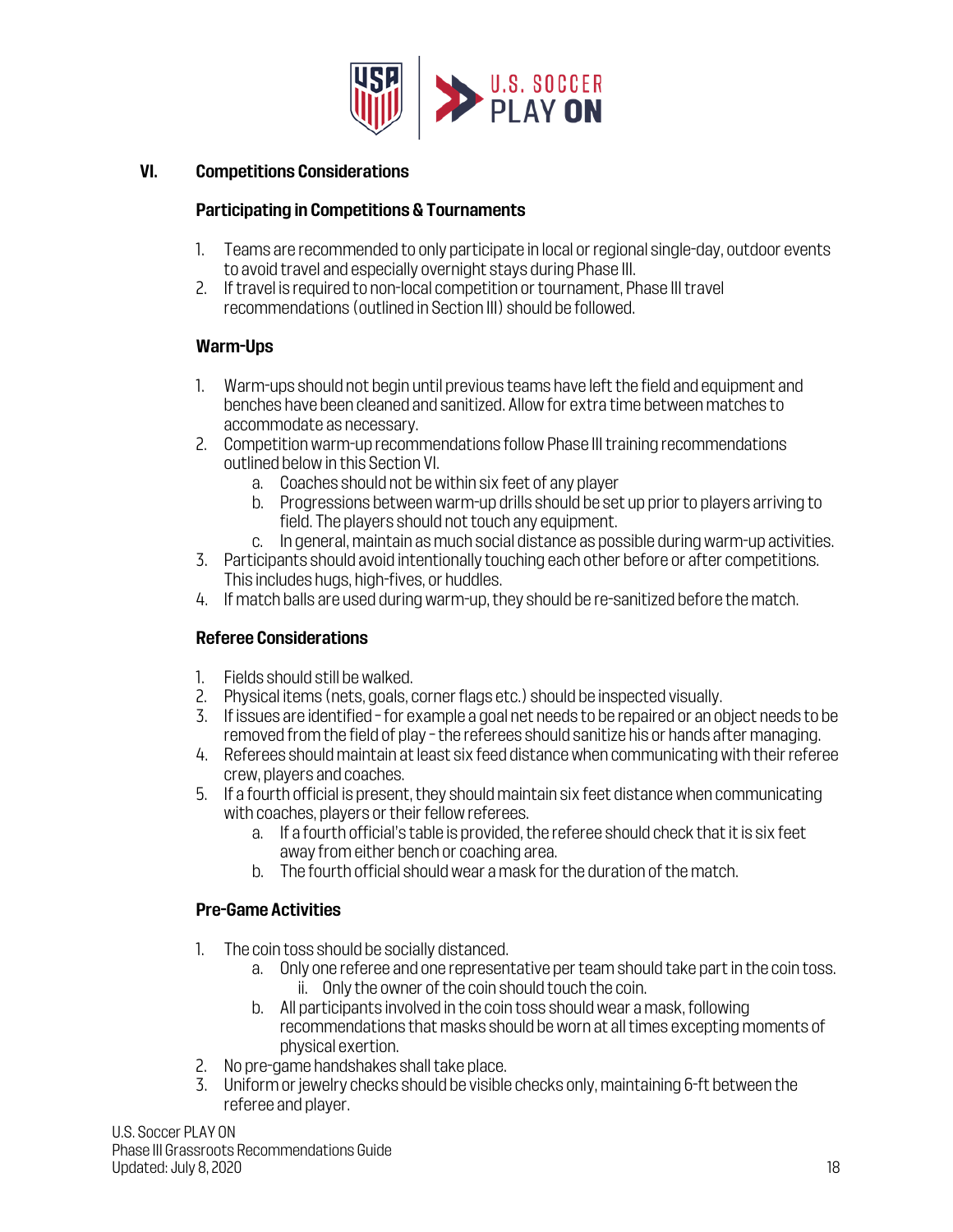

- 4. Team pre-game meetings should be kept brief.
	- a. All participants should wear proper PPE and endeavor to maintain space between themselves and others. Prolonged proximity, even with masks should be avoided. b. Huddles should be avoided.
- 5. Formalize a plan to communicate rosters in a way to minimalize direct handoff to referees.
	- a. Discuss with your league if match reports can be provided to referees ahead of time.
	- b. If rosters cannot be provided in advance, the coach may place the roster at the end of the bench to minimize close contact.

#### **Game Time**

- 1. Players and coaches at the bench, as well as referees at the fourth official's table, are reminded to wear PPE for the duration of the match.
- 2. No handshakes, high fives, fist bumps, chest bumps, huddles, group celebrations, etc., should take place, including when goals are scored, or when substitutions are leaving or entering the field.
- 3. The following modifications to substitutions protocols are suggested:
	- a. When subbing into the game, players should maintain distance from the referees and other players who are also subbing into the game.
	- b. If a player is subbed out of the game, the player should stand at least 6-feet away from other individuals while recovering before, putting on facemask.
- 4. For throw ins, active players are recommended to collect the balls.
	- a. Clean and sanitized balls may be readily available for use, in the case of the ball not being easily retrievable. It is the responsibility of the home team or competition organizer to supply all sanitized balls.
- 5. When possible during breaks in play, consider making sanitized balls available to replace used balls.
- 6. Avoid delays in start of play, so that players do not have pro-longed periods of standing in close proximity. For example, encourage all participants to conduct free kicks and set plays with efficiency so players do not have prolonged periods in shoulder-to-shoulder defense walls.

# **Hydration / Cool-Down / Sanitation Breaks**

- 1. Competition organizers are strongly encouraged to consider and follow the necessary steps for approval to incorporate hydration / cool-down / or "sanitation" breaks during matches.
- 2. Consideration should be taken to incorporating these at the mid-way point of any half lasting thirty minutes or longer.
- 3. During this break:
	- a. Players should hydrate while socially distanced. This will also provide the brief opportunity for cooling down, which may not happen throughout the match while efficiency is enforced in game activities.
	- b. Players should sanitize their hands.
	- c. The hosting competition can sanitize game balls for use during the match.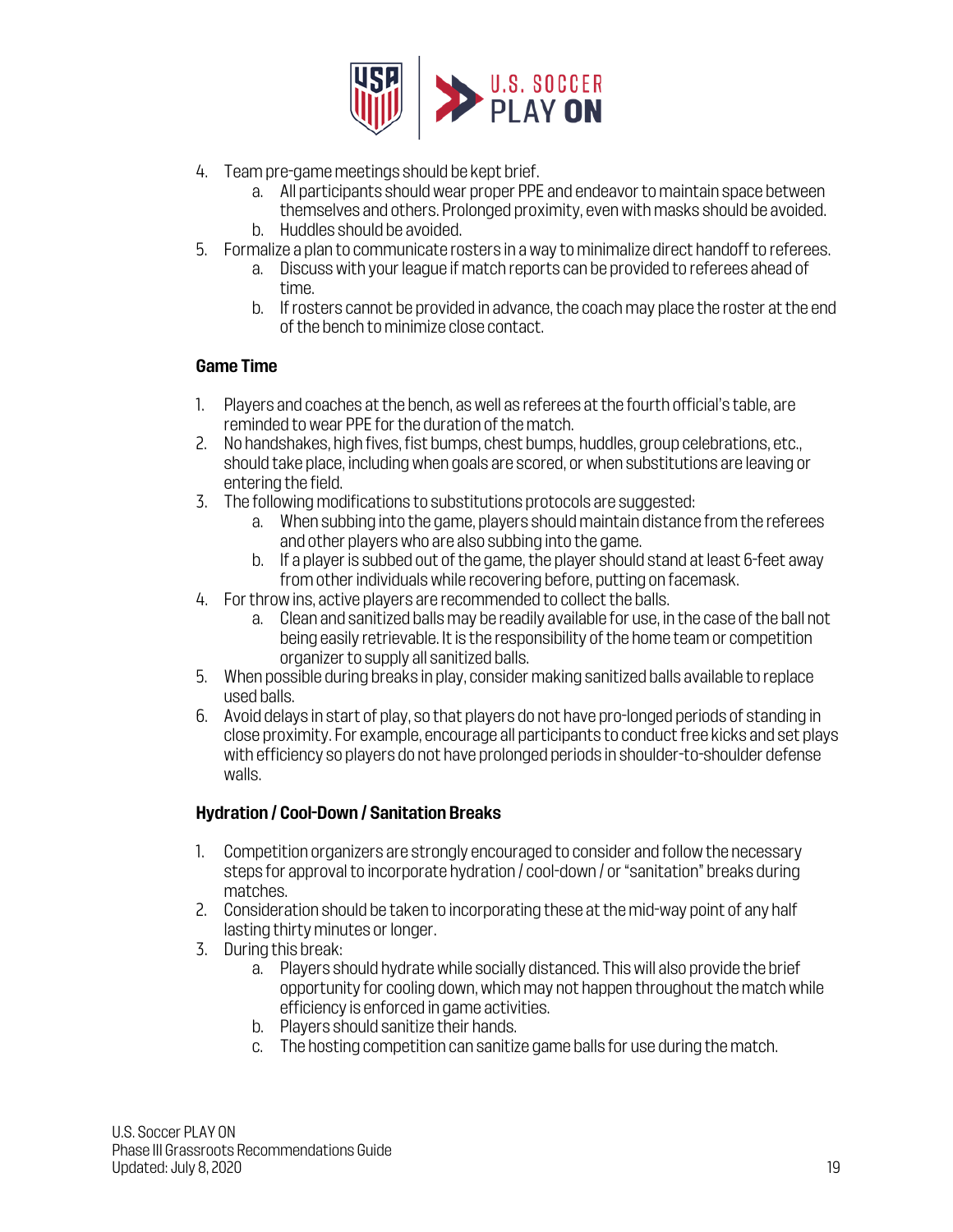

# **Halftime**

- 1. During halftime, referees, players and coaches should maintain at least six feet distance between each other.
- 2. All players and coaches should be wearing proper PPE.
	- a. If a player needs to recover before participating in halftime activities, player should stand 12 ft away from other individuals while recovering before putting on their face covering or mask.
- 3. Players should sanitize their hands.
- 4. Coaches should limit the amount of time the entire team is near the bench area at one time.
- 5. Referees should sanitize their own equipment (whistle, flags, etc.).

# **Considerations In The Case Of Injuries**

- 1. As able, the Referee should keep a six-foot distance from the injured player while determining if medical attention is necessary
- 2. If needed, allow a coach or medical professional from the injured player's team to enter the field and attend to the player. The coach or medical professional should wear PPE and gloves while attending the player.
- 3. The Referee should remind other players to keep their distance from each other, and the injured player, during the break in play. Players should not congregate.

# **Post-Game**

- 1. No post-game handshakes should take place. Consider other forms of sportsmanship or instituting new acknowledgement traditions, such as clapping, etc.
- 2. If a referee needs the coach's signature for a roster, place the paper down on the end of the bench and step away to have them sign it.
- 3. Teams should pack-up and immediately leave the field following the game, exiting at the designated exit point.
	- a. Post-game meetings should be kept brief, if any meeting is held at all.
		- i. All participants should wear proper PPE and endeavor to maintain space between themselves and others. Prolonged proximity, even with masks should be avoided.
		- ii. Huddles should be avoided.
- 4. Do not have a team snack that is shared among the team members.
- 5. Players should not take off any equipment until they have left the facility.
- 6. Teams should clean up bench area so that it is clean of ALL trash.
- 7. Competition hosts should ensure all equipment, including benches, balls, flags, etc. are sanitized.
- 8. Spectators are encouraged to maintain social distancing following the game while waiting for their child.
	- a. Dependent on field layout, spectators may need to wait further away from the field.
- 9. Referees should leave field immediately following the game and referee duties have been completed assuming they have no other games to officiate.
	- b. Referee debrief sessions should be a conducted in a space where the referees can social distance but still in view of the game field.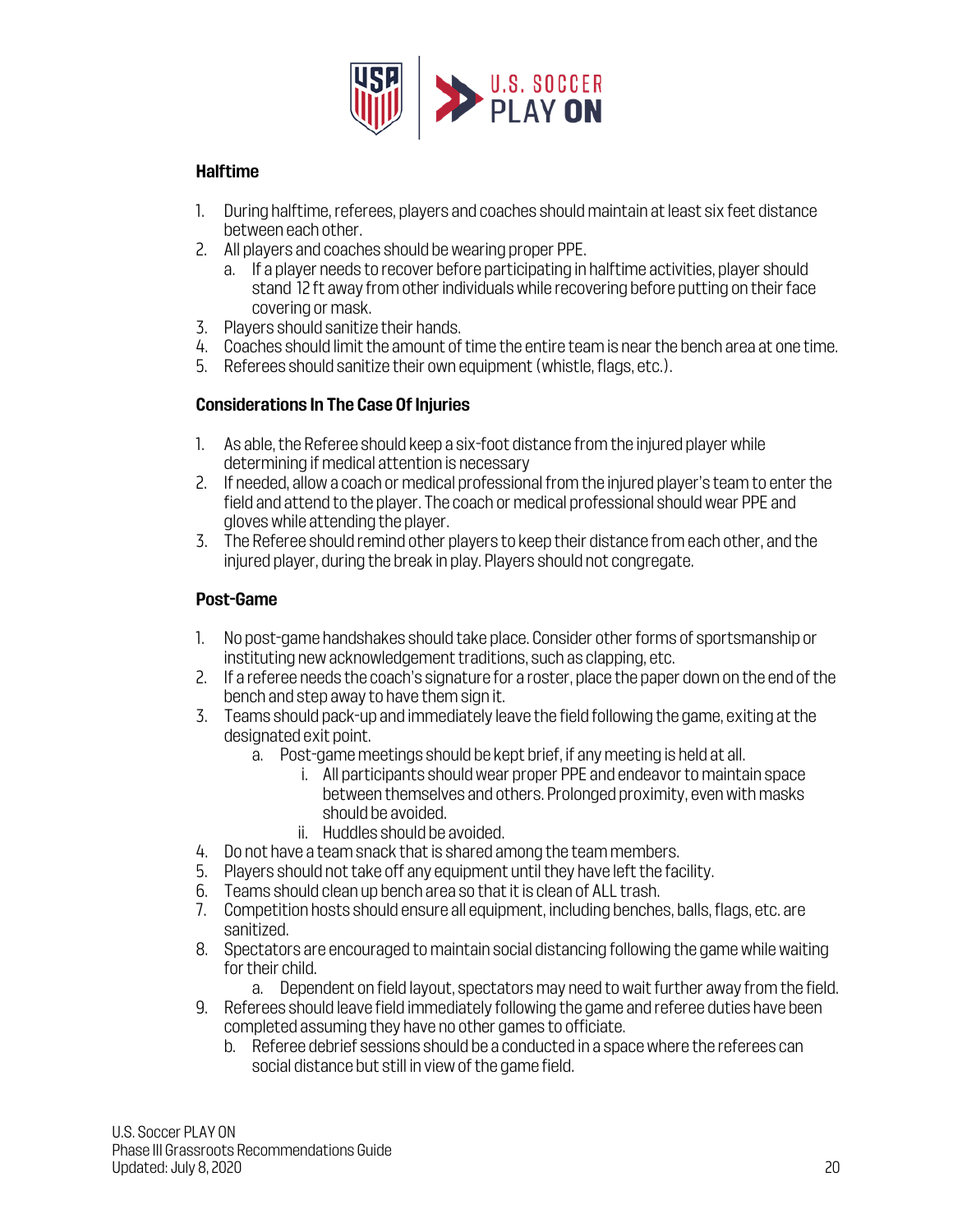

c. If referees are working later in the day, the referee should stay away from other individuals, may consider departing the facility or using their personal vehicle as a place to take a break in between games.

# **Inclement Weather**

- 1. Facilities should have a plan in place in the event of inclement weather.
	- a. As this plan may be different from pre-COVID-19 protocols, it should be adjusted and then communicated with all teams in advance of competitions.
	- b. If inclement weather is forecasted, consider posting protocols at all entrances and arrival/check-in locations.
- 2. Social distancing must be observed during any shelter-in-place or evacuation protocols.
	- a. PPE should be worn throughout the delay.
	- b. Participants should not take off their equipment during the delay.
- 3. Encourage all participants and spectators to return to their vehicles in the event of inclement weather.
	- a. When possible, individuals in the car should be limited to members of the immediate family. If non-family members must be present in the vehicle, everyone in the vehicle should wear PPE.
	- b. If possible, have a back-up option for those who were dropped off or do not have a vehicle on-site. This location should only be used as a last resort.
		- i. The number of people in these locations should be pre-determined and posted on the wall.
		- ii. In accordance with the Safe Soccer Framework and the U.S. Center for SafeSport policies and guidance, a minor and an adult who is not the minor player's parent/legal guardianmay not be alone in a room together.
- 4. If inclement weather is forecasted, depending on the size of the field complex, the competition hosts may consider taking a conservative approach by communicating game delays or cancellations well in advance of match time.

# **VII. Training Considerations – Updates for Phase III**

# **Training Sessions Considerations**

- 1. As in Phase II, full team trainings are allowed.
	- a. One full team per regulation sized field is recommended.
	- b. To minimalize exposure risks, separate teams/age groups should not mix
	- c. Full scrimmages (inter-squad, across the club or outside the club) are not recommended unless all mitigation measures are and can be implemented.
- 2. Training sessions should be returned to full length and intensity.
- 3. Coaches should not be within six feet of any player.
	- a. Any coach who manages multiple teams should be especially vigilant to maintain social distancing.
		- i. Between training sessions with different teams, the coach should sanitize their hands and consider using clean PPE.
- 4. Progressions between activities should be set up prior to players arriving to enable smooth transition and negate the need for players to move equipment. The players should not move or set up equipment.
- 5. Whenever possible, and if space allows, assign areas for warm up and cool down.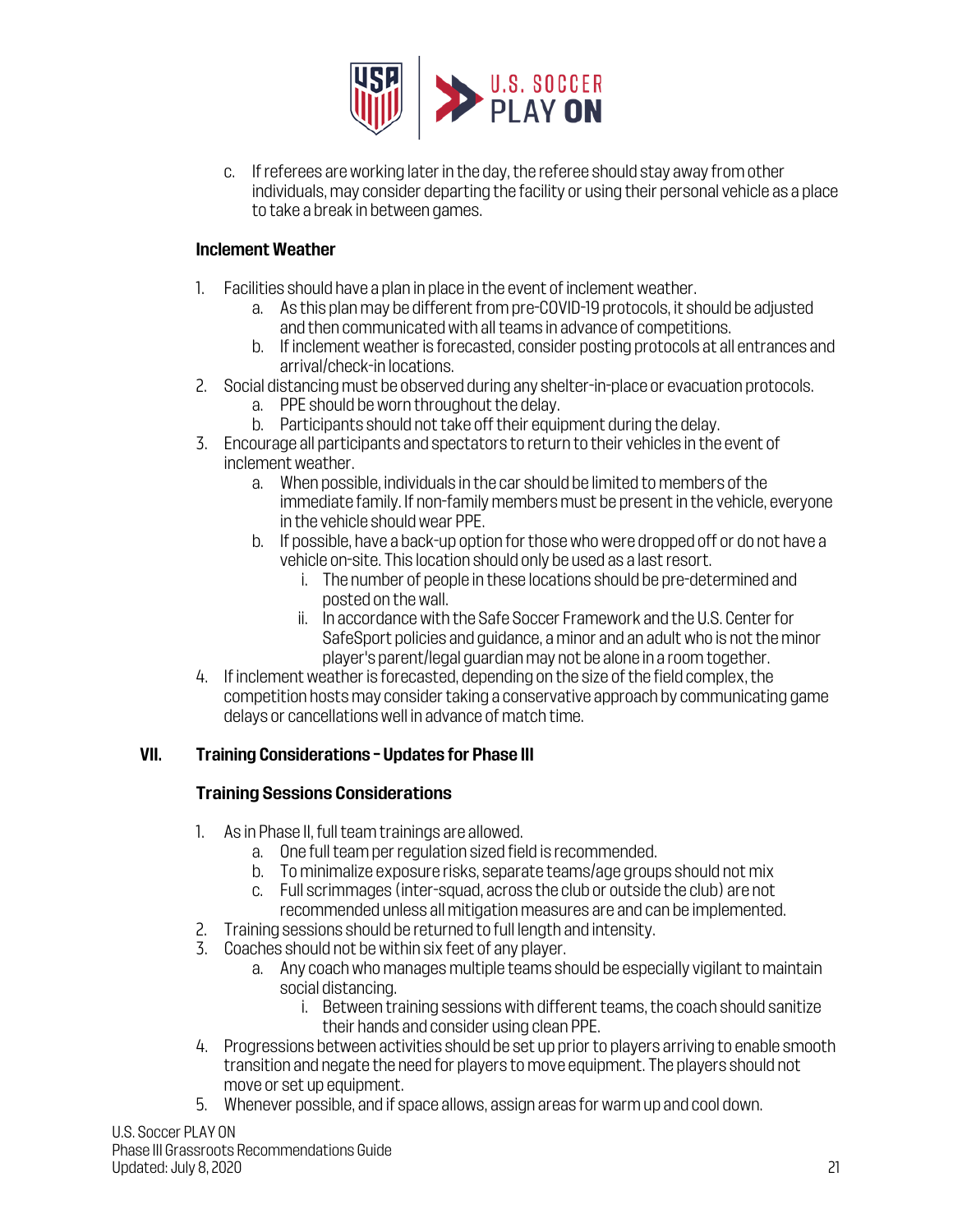

6. Participants should avoid intentionally touching each other before, after or during training, except as a necessary part of the training exercise.

# **Considering Players with Physical Disabilities**

- 1. While planning and delivering sessions, it is essential to remember that each player's disability can impact them differently and that, in some cases, their level of impairment can even fluctuate throughout the day.
- 2. Coaches and parents of players should follow ALL the recommendations provided in this guide as they prepare to #PlayON.
- 3. Coaches and parents of players should collaborate to understand the impact of each player's disability on the player at this time, and plan ahead to manage safety protocols and health considerations.

# **Training Activities**

- 1. In Phase III, it is not necessary to socially distance as part of training exercises. Conditioning games of different lengths, across different field sizes, and with varying player densities can be incorporated.
- 2. Acknowledge that these activities are not socially distanced. Players may come in contact with one another and should be vigilant about following the General Hygiene Code of Conduct outlined below to promote the safety of all those involved in the activity.
	- a. If a player does not feel comfortable participating, do not pressure the player to join. Allow the player to watch from a socially distanced vantage point where he or she can still learn from the training activity.
- 3. As much as possible until high-player density training activities begin, players should remain socially distanced. (i.e. during explanation of the activity, they should remain a minimum of six feet apart). During any break in play, the players should again revert to socially distance themselves.
- 4. Consider using technology or props to provide initial overviews or reinforcements of player locations and movements during an activity or set play training exercise, to avoid extensive modelling that may bring players into extended contact with one another.

# **Communication During Trainings**

- 1. Speakers should maintain use of PPE and not remove their mask when communicating.
- 2. Where possible, avoid holding team meetings in confined spaces and/or closed environments.
	- a. If a team talk must take place indoors:
		- i. Maintain social distancing at all times.
		- ii. All participants should wear PPE.
- 3. Consider providing tactical discussions in digital format, if possible.
	- a. During on-field set-play tactics discussions (minimal movement / not live play), participating players may consider wearing PPE.

# **Gym and Strength Workouts**

1. The use of gyms and confined indoor training spaces should be limited or excluded in Phase III.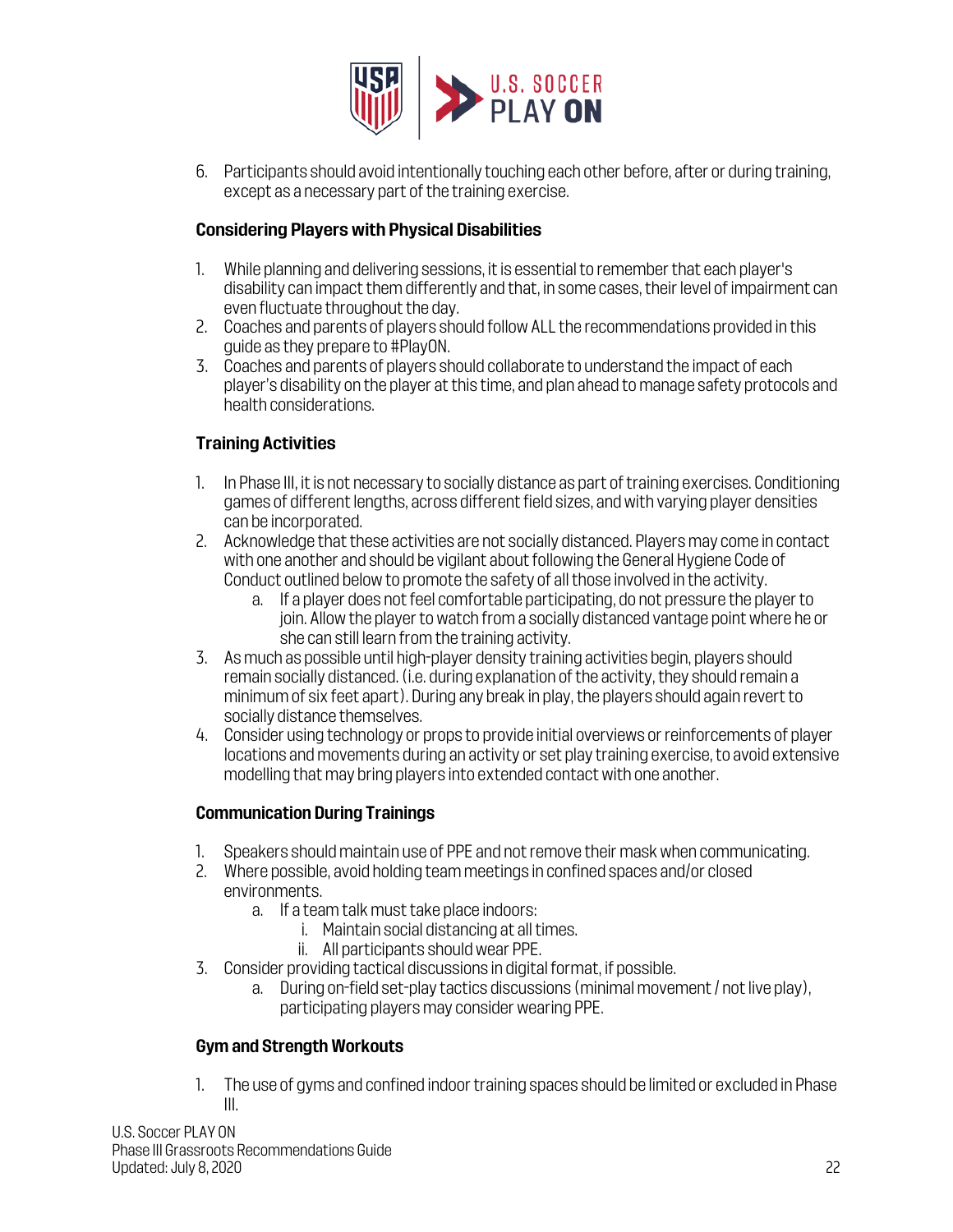

- a. Strength and conditioning work that may normally be carried out in a gym could be adapted and conducted on the outside field.
- b. In order to limit equipment use, body-weight and plyometric exercises are encouraged. Minimal equipment should be used whenever possible.
- 2. Equipment should be sanitized after every use.
	- a. A 10 to 15-minute break between indoor gym work-out sessions is recommended to allow time for cleaning equipment and the room.
- 3. If indoor gym workouts must take place, all participants should follow social distancing guidelines.
	- a. Participants should wear PPE throughout indoor training, except in moments of significant exertion whereby a face covering might increase respiratory challenges, obscure vision or increase other injury risk.
	- b. If utilizing a public facility, maintain social distancing with other patrons and disinfecting guidelines.
- 4. Evaluate the available space to determine maximum number of participants capable of utilizing facility at one time in advance.
	- a. Maintain consistency of partners or members of small group during facility use including spotting.
- 5. Accessible hand sanitizer should be available in the gym for use.

# **VIII. PLAY ON Safety Protocols & Resources – Continued From Previous Phases**

## **A. Return-To-Play Phases Overview**

This phases overview provides structure for a gradual approach to return to play during this unprecedented time of the COVID-19 pandemic. Included within, and between, the phases are specific steps to be considered and implemented.

U.S. Soccer recommends approaching your return-to-play activities sequentially through five phases. It is critical to assure processes, habits and strict compliance to your current phase, before advancing to the next.

It needs to be recognized that across the country at any given time, teams, clubs and organizations in different regions will be operating under differing state and local regulations – and thus will be operating in different phases. All phases must be first based on, and compliant, with your region's regulations.

Lastly, a minimum amount of time is suggested to remain within each phase. This time provides the opportunity to build up the physical endurance, strength and hygiene habits necessary for each phase. The time also allows for the ability to isolate and track any COVID related events.

Clubs should carefully consider the conditions necessary to advance to the next phase and be prepared, if necessary, to stay in the current phase for longer than the timeline indicated or revert to an earlier phase to ensure the safety of all participants.

Do not proceed to the next phase if it is not compliant with your region's social distancing policies or if within your club consistent and compliant habits cannot be met.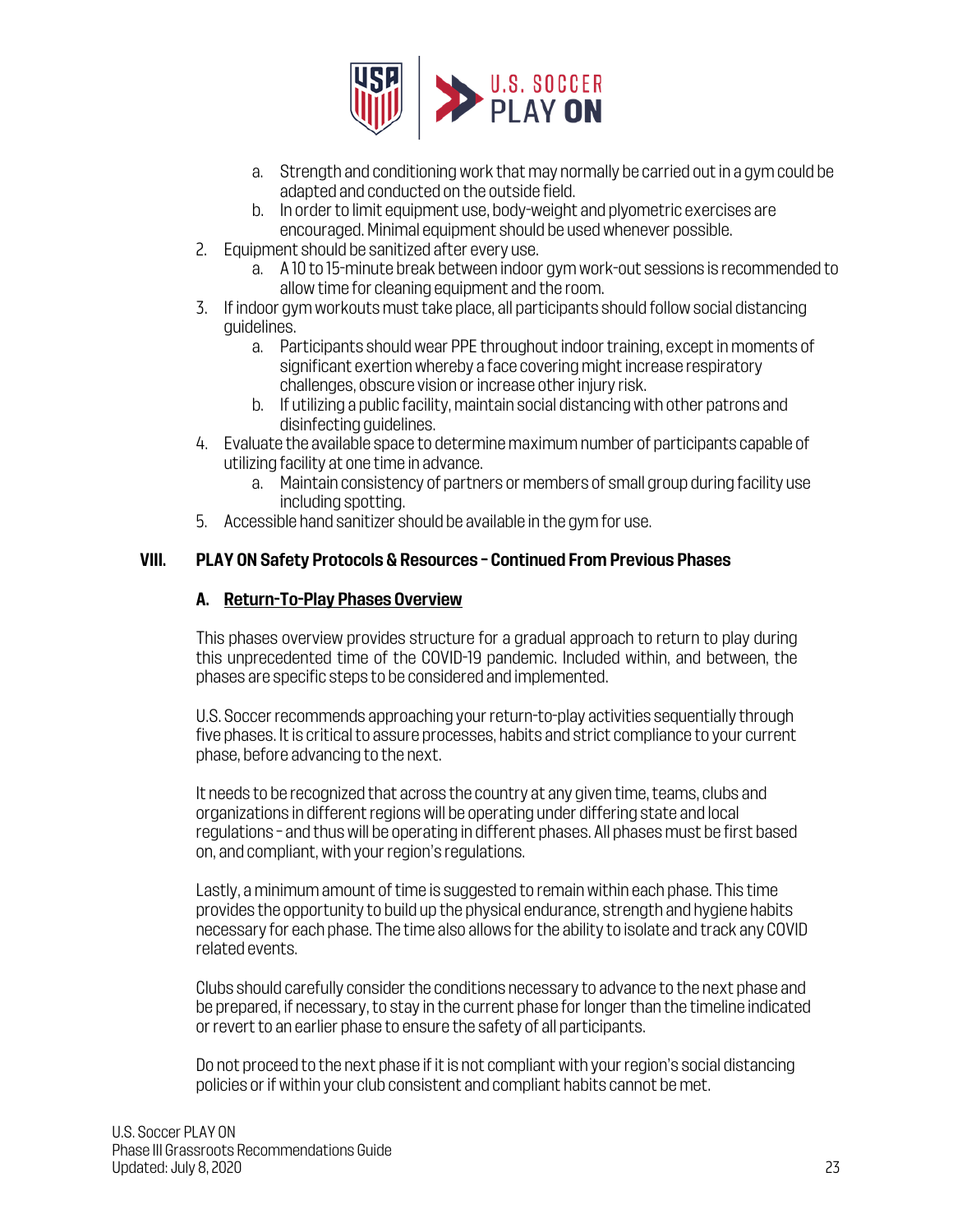

## **PHASES DETAILS**

#### **Phase 0: Stay and Shelter**

Duration: Based on state and local regulations

Core features

- Stay and shelter in place via CDC, state and local regulations andguidelines
- No organized trainings or competitions
- Virtual options can be considered

During this phase, since there is no ability to host in-person trainings or competitions, virtual communications are a good option to use to keep in touch with coaches, players, parents and others.

## **Phase I: Individual and Small Group Training**

Suggested Duration: 4-6 weeks

Core features

- State and/or local stay and shelter regulations lifted
- Only small group trainings with maximum of nine (9) players and one (1) coach allowed (or less, based on state/local social distancing guidelines)
- Maintain social distancing during training
- COVID-19 prevention and response protocols in place and followed
- Allow adequate time for good habits and compliance with Covid-19 protocol
- No competitions or tournaments
- Injury risk prevention strategy

During this phase, small group trainings can begin with a maximum of nine (9) players and one (1) coach (or less, based on state/local social distancing guidelines). Group sizes based on age and assurance of social distancing measures should be considered to avoid any cluster outbreaks.

With this first step back on the field, COVID-19 prevention and response protocols need to be implemented prior to when trainings begin. Keep in mind that implementing these new COVID-19 habits and processes for players, parents, coaches and clubs will require adequate time for understanding and compliance.

During this time, it is also important to consider injury risk strategies as endurance, strength and soccer skills come back into focus.

# **Phase II: Full Team Training**

Suggested Duration: 3-6 weeks

Core features

- Full team training allowed only if Phase I compliance and protocols met
- Continue to maintain social distancing
- COVID-19 prevention and response protocols in place and followed
- Allow three (3) weeks for tracing and tracking purposes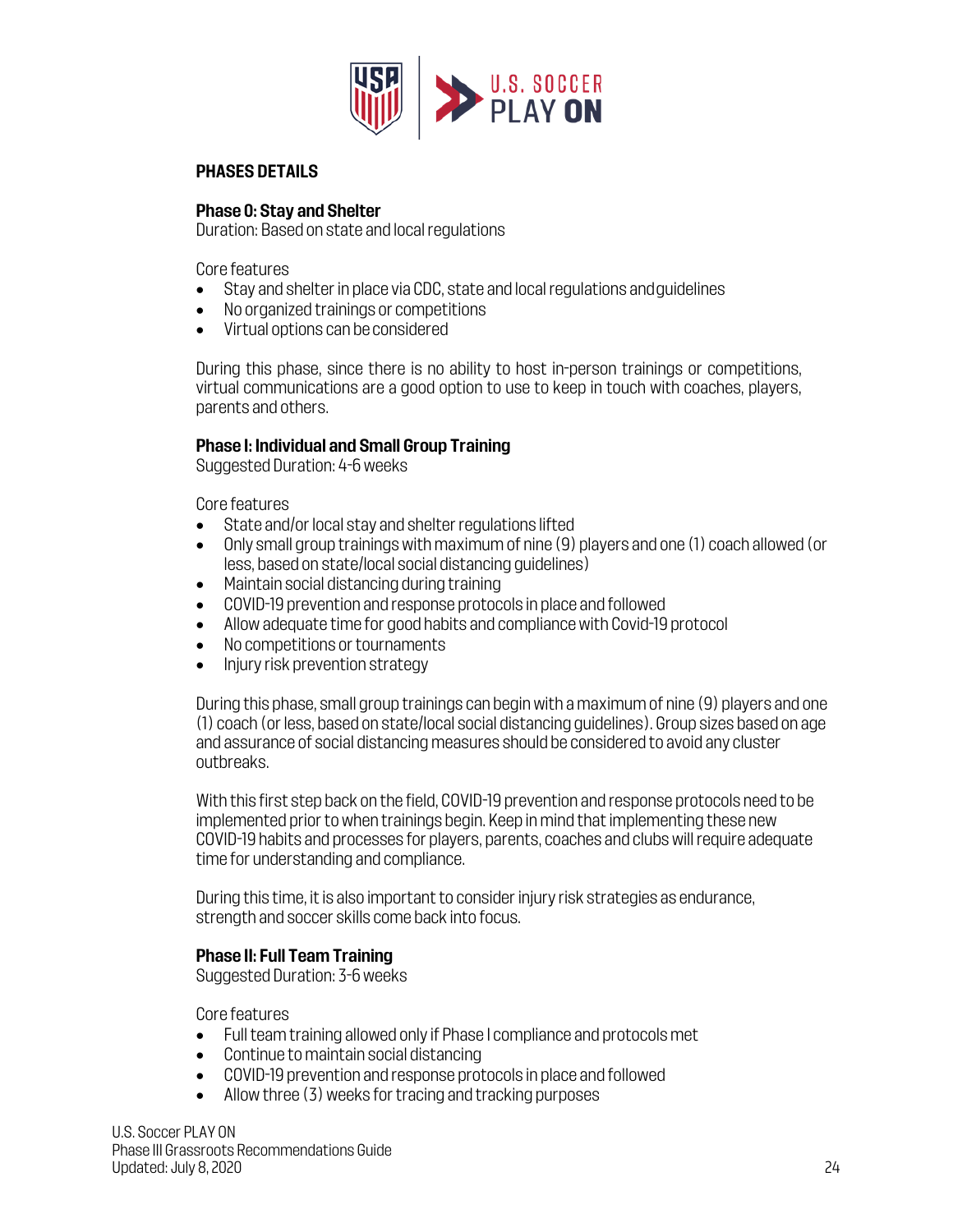

• Guided by local and state recommendations

During this phase, full team trainings are allowed, but COVID-19 prevention and response protocols should continue to be maintained. A minimum three-week duration during this stage allows for the ability to isolate and/or track any possible symptoms in individuals, and also assures continued compliance in following the regulations and processes inplace.

In the build-up to competitive play in the next phase (Phase III), there should be a continued acclimatization process strategy to reduce possible injury risk.

## **Phase III: Full Team Competitions**

Duration: Indefinite

Core features

- Full team competitions can occur
- Continue with COVID-19 mitigation strategies
- Consider local and single day competitions
- Large events should be guided by local and/or state public health authorities

During this phase, full team competitions, such as tournaments, may take place, as long as mitigation strategies and processes for COVID-19 are being implemented. Teams are recommended to only participate in local events and resist the urge to participate in events in other regions that may require travel or overnight stays. As always, all events should follow local and/or state public health authority recommendations.

#### **Phase IV: No Restrictions**

COVID-19 is no longer a public health matter and there are no restrictions directed by federal, state and local authorities. Please refer t[o www.recognizetorecover.org](http://www.recognizetorecover.org/) for general health and safety recommendations from U.S. Soccer.

#### **Reverting To An Earlier Phase**

Regardless of which phase you are in, you should be prepared to step back and revert to an earlier phase if any of the following occur. Follow local public health official guidelines at all times.

- Cluster of infections occur
- Inability to maintain COVID-19 prevention and response protocols
- Inability to track and/or isolate players or staff
- External factor exposes a COVID-19 risk to your team or club
- Changes to local public health official guidelines regarding group gatherings

# **B. General Hygiene Code of Conduct**

The following recommendations should guide decision-making in Phase 1 through Phase III. As a reminder, returning to play is a personal choice, and you should feel comfortable determining for yourself if you would like to resume activities in a full-team environment.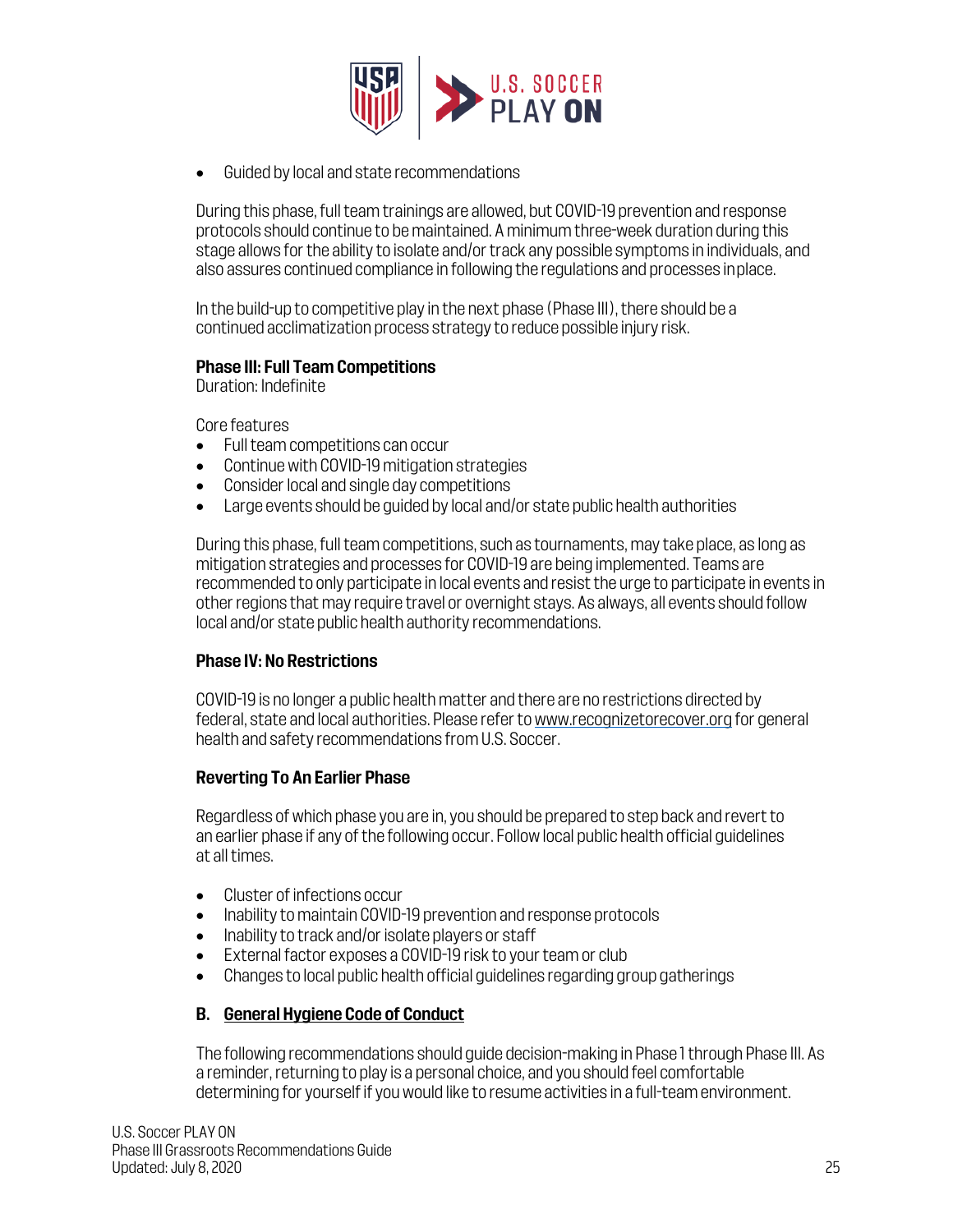

We recommend all participants (coaches, parents, players, administrators, etc.) communicate with their club or coaches to better understand the safety policies in place and work together to protect against the spread of COVID-19.

# **General Health**

- 1. If you are sick or have symptoms of an illness:
	- a. Stay home. Stay home regardless of what is causing yourillness.
	- b. If you are confirmed or suspected to have COVID-19, practice self-quarantine measures as guided by the CDC and contact your physician.
	- c. To discontinue quarantine and return to sport, obtain appropriate clearance to return to soccer and sport from your physician.
- 2. If you have been in close contact (within 6 feet) with someone who is suspected or confirmed to have COVID 19:
	- a. Begin self-quarantine for 14 days and follow the most up to dat[e CDC guidelines.](https://www.cdc.gov/coronavirus/2019-ncov/if-you-are-sick/steps-when-sick.html)
- 3. Advise your instructor, club or coach immediately if any possible exposures have occurred in your team, training or club environment. Parents (and not the minor player) should communicate with the club, coach or SRC, in accordance with the Safe Soccer Framework and the U.S. Center for SafeSport policies and guidance.

# **Physical Interaction**

- 1. Maintain "social distancing" of at least six feet.
- 2. Avoid activities involving high levels of group interaction (ex: team huddles).
- 3. Avoid general physical interaction including hugging, "high fives" or passing objects by hand.
- 4. Participants and any additional persons on site (employee, volunteer, parent) should avoid close contacts and follow all social-distancing guidelines.
- 5. Distance yourself from anyone exhibiting signs of sickness.

# **General Hygiene**

- 1. Avoid touching your eyes/mouth/nose as much as possible.
- 2. Wash or sanitize your hands often and after close contacts.
	- a. Use soap and water for a minimum of 20 seconds.
	- b. When soap and water is not available, use hand sanitizer.
- 3. Cover your mouth and nose with your bent elbow or tissue when you cough or sneeze.
	- a. Follow with washing or sanitizing your hands.
	- b. Dispose of tissues in a sealed trash can.
- 4. Avoid spitting and coughing.
	- a. Goalkeepers should not spit into their gloves.
- 5. Follow recommendations on wearing PPE (Personal Protective Equipment masks or face covers) outlined above.

# **Equipment & Training Gear**

- 1. Where possible, use individual equipment.
	- a. Do not share personal equipment or gear (e.g. water bottles, towels, flags, etc.).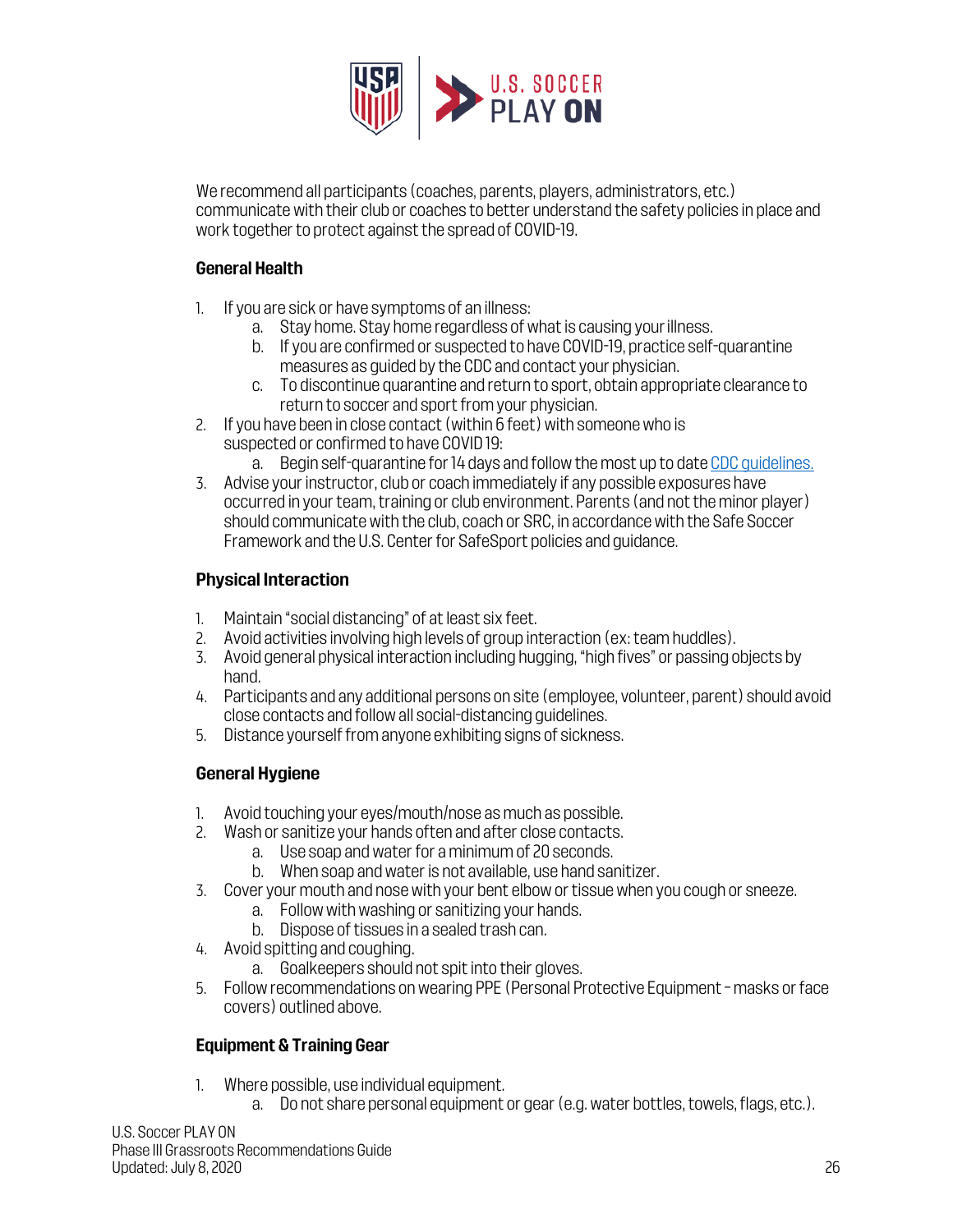

- b. Soccer balls may be shared.
- c. See the Equipment section of this document for details.
- 2. Sanitize sports or exercise equipment before and after each training session.
- 3. Wash all training gear after each training session.

## **Communal Areas**

- 1. Clean and disinfect high-trafficked areas of your facility regularly.
- 2. If doors and/or gates are used to access the training field, plan to prop them open during usage hours.
	- a. If doors cannot be propped open, use a sleeve/covered hand or elbow to open.
	- b. Sanitize hands following contact with door handles/gates.

# **C. Wellness Resources**

Parents, guardians, coaches, referees and players are encouraged to refer to U.S. Soccer's 'Recognize to Recover Nutrition and Hydration Guidelines' for a full overview on nutritional and hydration practices. Learn more about the 3 R's of recovery from play (rehydrate, refuel and rebuild)[. http://www.recognizetorecover.org/nutrition-hydration#supplements](http://www.recognizetorecover.org/nutrition-hydration#supplements)

# **Hydration**

- 1. Participants should clearly label their water bottleswith their ownname.
	- a. Participants should not touch anyone else's bottle.
	- b. It is recommended that each participant brings at least two drink bottles to training (e.g. 2 x 32oz bottles). This will limit the need to refill bottlesonsite.
- 2. If the club provides fluids, establish protocol to limit multiple "touching" of hydration source.
	- a. If a refill station is necessary, ensure there is a handwashing station nearby or provide hand sanitizer to use before refilling.
- 3. Single-use bottles should be discarded of immediately onsite
- 4. During training sessions, fluid breaks are recommended at least once every 15 minutes but will largely be dictated by the duration/intensity of the session. Breaks should be planned in advance and communicated to players.
- 5. Water breaks for both trainings and games should adhere to social distancing guidelines. When there is a water break, participants should make their way to their personal station, and drink only from their own bottle.
- 6. As we head into summer, all organizations, clubs, teams, coaches and players should follow the heat policy outlined by Recognize to Recover here.

# **Heat Considerations**

- 1. As we head into summer, all organizations, clubs, teams, coaches and players should follow the heat policy outlined by Recognize to Recover here.
	- a. Heat-related illnesses, such as heat exhaustion and exertional heat stroke (EHS), can be serious and potentially life-threatening conditions which can be brought on or intensified by physical activity.
	- b. Recognizing the signs and symptoms as early as possible allows for treatment and rapid recovery with hydration and onsite immediate cooling down the individual.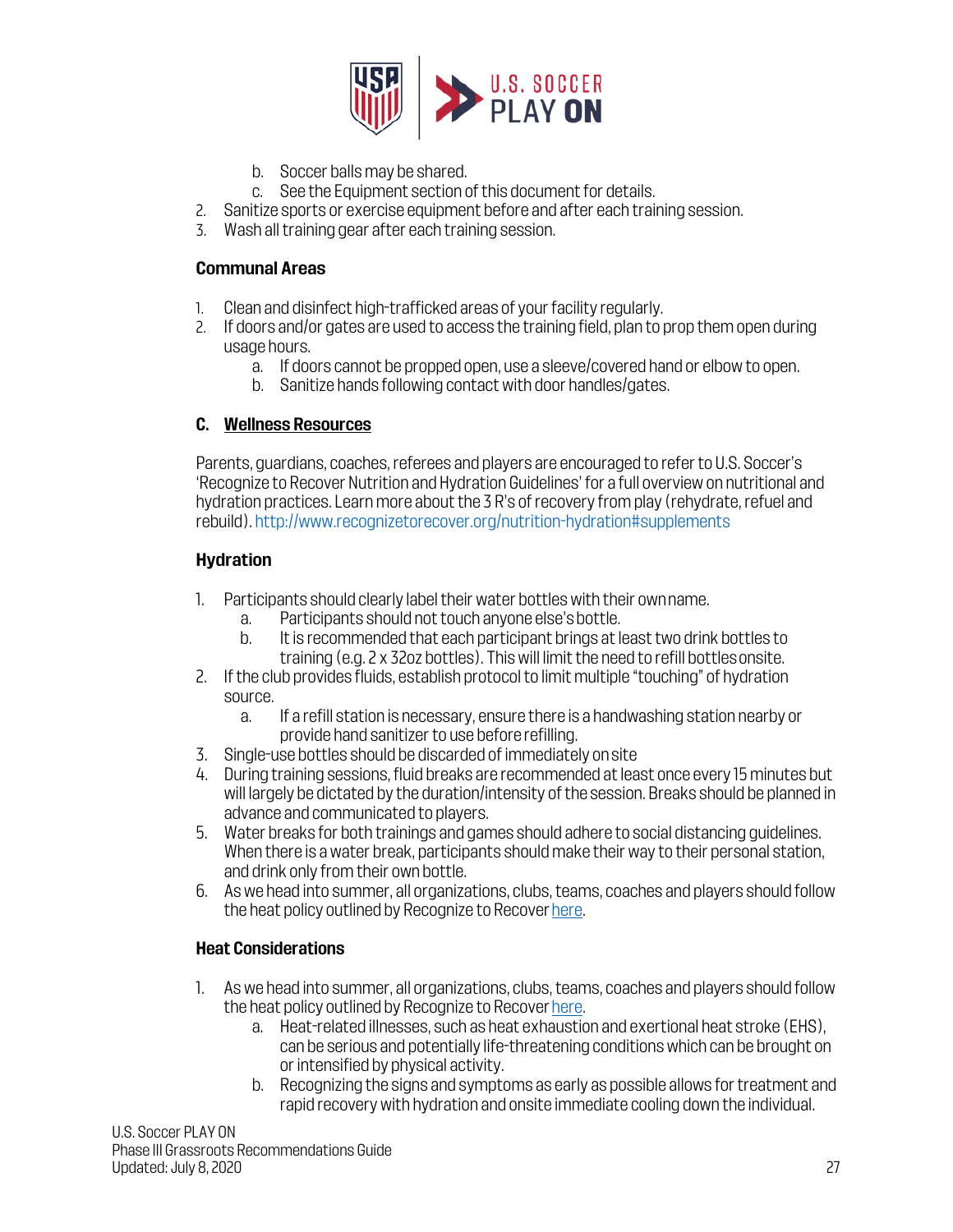

- c. Educate staff on the signs and symptoms of heat-related illness and early management.
- d. Followheat acclimatization guidelines during practices and conditioning. Acclimatization is the body's natural adaptation to exercising in the heat. This process typically takes 10-14 days.
- e. Avoid the hottest part of the day for training sessions (11am-4pm) and matches when possible.
- f. Ensure appropriate hydration policies are in place with all participants having unlimited access to water, especially in warmclimates (outlined in the "Hydration" section above and "Access To Water Or Water Fountains" in Section IV.)
- g. Be conscientious about how PPE impacts breathing or causes heat and discomfort. Players are not encouraged to wear PPE during active training and coaches should consider taking a "PPE break" by moving safely 10 feet away from other participants. Follow PPE recommendations provided above.

# **Nutrition Strategies to Support Activities & Immune Function**

- 1. Consume enough calories to meet training/daily lifeneeds.
	- a. Show up for training and matches adequately fueled.
	- b. If a player brings a snack, he or she are not recommended to share.
		- i. If you must share, any food should be packaged individually.
		- ii. Protein: maintain adequate intake throughout the day (main meals and snacks).
		- iii. Carbohydrate: adjust intake to training duration/intensity and prevent low carbohydrate situations.
- 2. After strenuous exercise, athletes enter a brief period of time in which they experience weakened immune resistance andmay bemore susceptible to viral and bacterial infections.
- 3. Vitamin D is one of the most important markers in immune health and Vitamin C has been found to support immune health during intense/lengthy training periods. Daily consumption of food sources that are high in Vitamin C and Vitamin D are encouraged to further support immune health.
	- a. Foods high in Vitamin C include: kiwi fruit, bell peppers, strawberries, oranges, broccoli,tomatoes, kale.
	- b. Foods high in Vitamin D include: salmon, mackerel, eggs, mushrooms, cow's milk, yoghurt, fortified cereals, fortified orange juice.

#### **Mental Wellness**

- 1. During this unprecedented time, our lives have been disrupted. Training, playing and even watching sports is different in our current landscape. This crisis can cause negative impacts on our mental and emotional wellbeing. It is important to be aware of the impact this can have on our health so we can help ourselves. Self-care and knowledge of resources that are available are helpful in times of crisis. You may be experiencing a range of emotions, including:
	- a. Anxiety
	- b. Stress
	- c. Sadness
	- d. Worry or fear
	- e. Loneliness